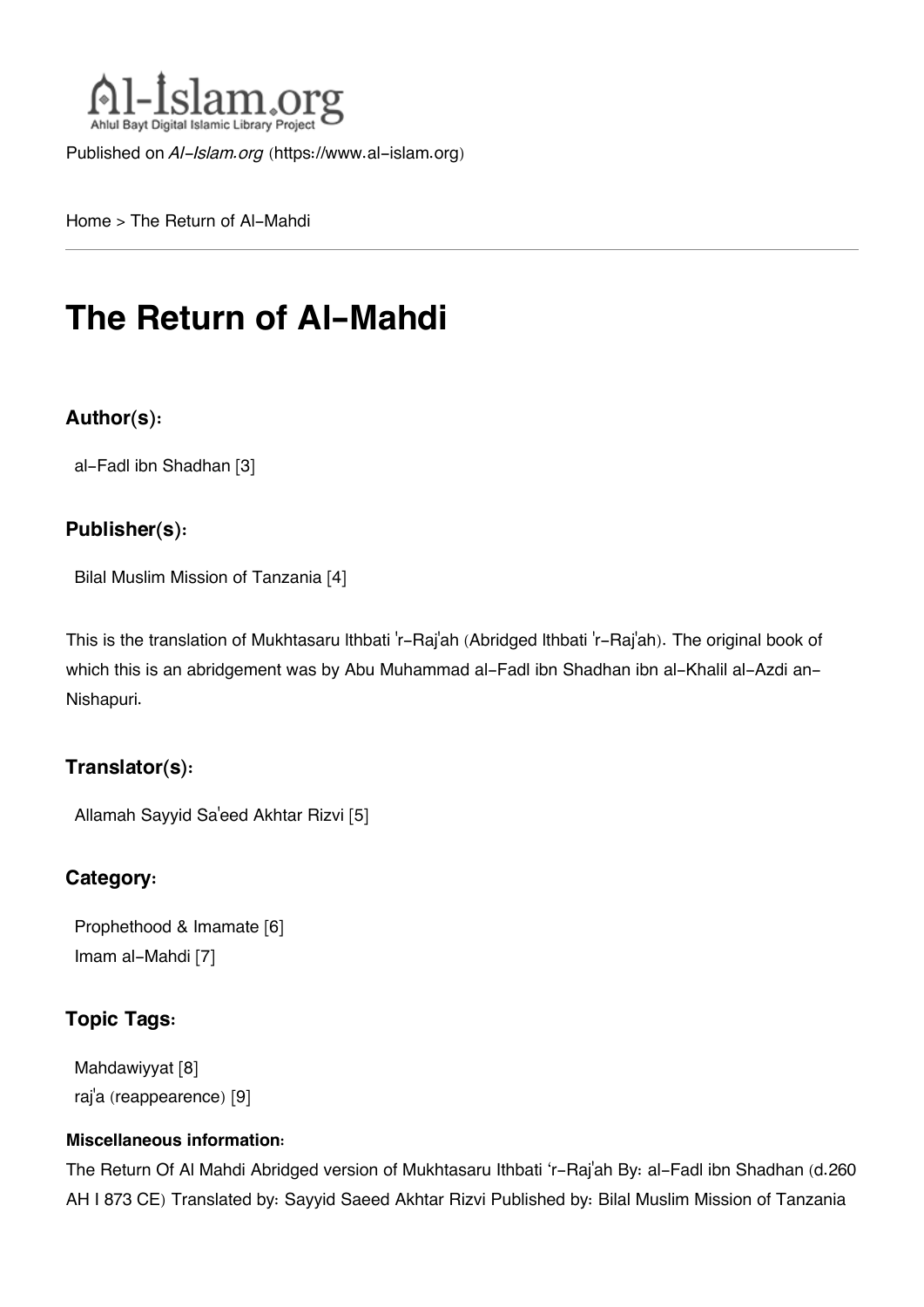P.O. Box 20033, Dar es Salaam First Edition 1996 No. of Copies 2000 ISBN 9976 956 97 5

#### **Featured Category:**

Shi['a beliefs explained](https://www.al-islam.org/feature/shia-beliefs-explained) [10]

# **Preface**

### بسم اله الرحمن الرحيم

الحمد له رب العالمين والصلاة والسلام عل

رسوله المجتبى ابى القاسم محمد المصطفى واله الطبيبين الطاهرين

ولا سيما بقية الله في ارضه الحجة المنتظر القائم المهدي ارواحنا له الفداء

This is the translation of Mukhtasaru lthbati 'r-Raj'ah (Abridged lthbati 'r-Raj'ah). The original book of which this is an abridgement was by Abu Muhammad al-Fadl ibn Shadhan ibn al-Khalil al-Azdi an-Nishapuri.

### **[The Author](#page--1-0)**

Al-Fadl ibn Shadhan was a highly respected jurisprudent (faqih) and theologian (mutakallim) of the third century of hijrah. He lived in Nishapur (Khurasan). Ash-Shaykh at-Tusi (d. 460[1](#page--1-0)) writes about him: "Afaqih and mutakallim of sublime honour; he has written many books and works." While listing thirty-two of his works, Shaykh at-Tusi has also mentioned lthbatu 'r-Raj'ah.[2](#page--1-0)

Ash-Shaykh an-Najashi (d, 450) writes under his name: "His father was of the companions of Yunus [ibn 'Abdu 'r-Rahman], and [Al-Fadl ibn Shadhan] narrated ahadith from Abu Ja'far ath-Thani [i.e. Imam Muhammad at-Taqi], and it is said that he also narrated from ar-Rida (peace be upon them)[3](#page--1-0).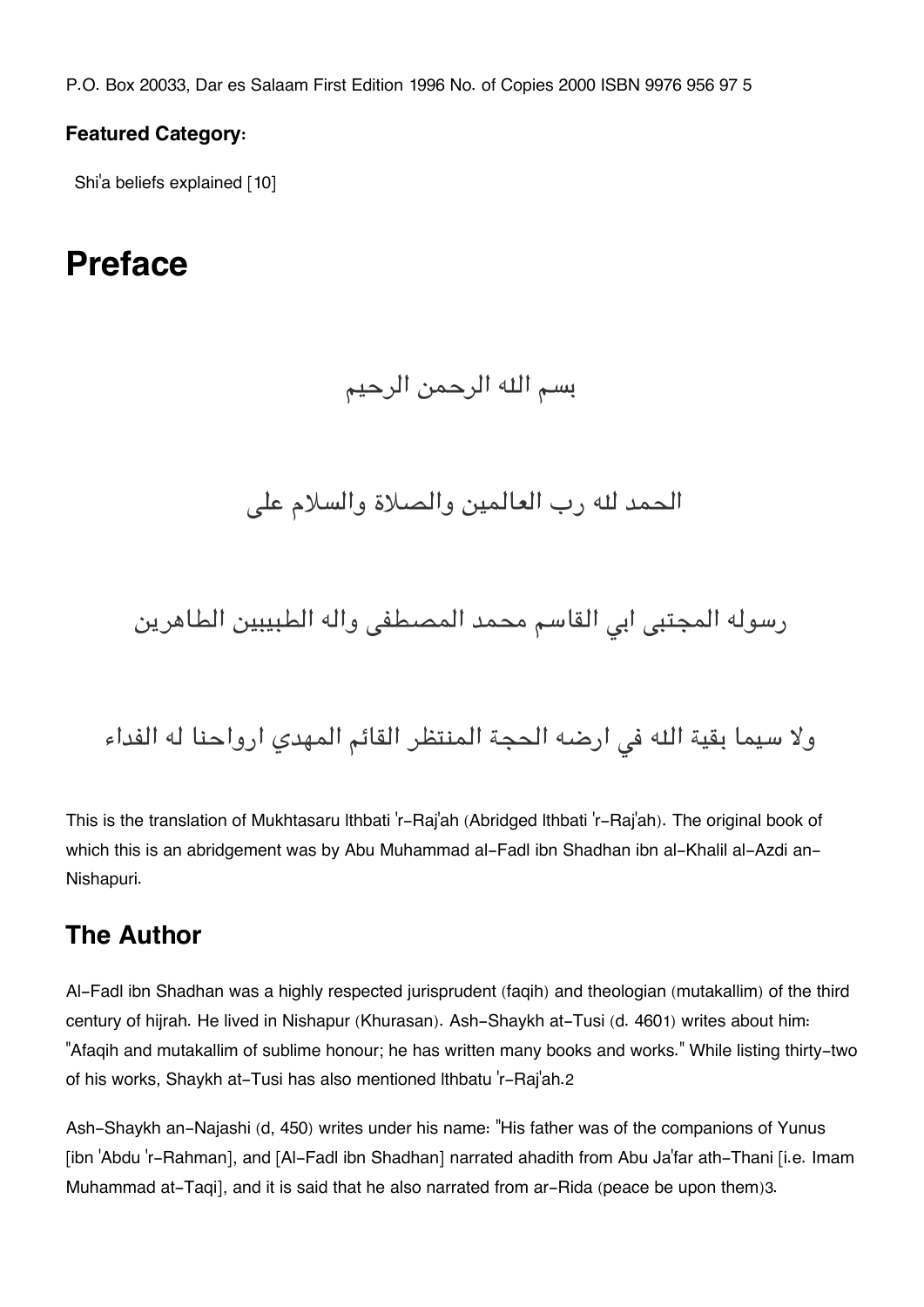He was thiqah (trustworthy); one of our companions who were [counted as] faqih and mutakallim; he enjoys a great respect in this sect [i.e. in the Shi'ahs]; he, in his honour and distinction, is too wellknown to need any description. Al-Kanji[4](#page--1-0) has said that he had written one hundred and eighty books. Then listing forty-eight of his books which he had in his possession, he mentions three books about the twelfth Imam (A.S.): lthbatu 'r-Raj'ah,ar-Raj'ah hadith and Kitab al-Qa'im (peace be upon him)."[5](#page--1-0)

lbn Da'ud al-Hilli (d. 707) writes about him, "He was one of the great jurisprudents and theologians of the Shi'a faith. His status is too high to need any mention." [6](#page--1-0)

It is reported that al-Fadl ibn Shadhan once sent someone to Samarra to Abu Muhammad al-Hasan al- 'Askari (peace be upon him); when the messenger wanted to leave, a book of al-Fadl dropped down. The Imam took it up, read it and said, "Allah's mercy be on al-Fadl." (Another narration says that the Imam repeated this prayer three times.) He also reported that the Imam said, "I envy the people of Khurasan because of al-Fadl ibn Shadhan and because he lives among them."

Ash-Shaykh at-Tusi has counted al-Fadl ibn Shadhan, in his Rijal, among the companions of the tenth and eleventh Imams (A.S.). It is thus clear that he narrated ahadith directly from two Imams, and was a companion of four Imams (peace be upon them). His father had narrated ahadith from the seventh Imam (A.S.).[7](#page--1-0)

Al-Fadl once said, "I am the successor of those who have passed away. I met (and received a(u1dith and knowledge) from Muhammad ibn Abi 'Umayr, Safwan ibn Yahya and others, and have preserved their legacy since last fifty years; when Hisham ibn al-Hakam (may Allah have mercy on him) passed away, Yunus ibn 'Abdu 'r-Rahman (may Allah have mercy on him) carried his torch and used to reply [our] adversaries; then Yunus ibn 'Abdu 'r-Rahman died and left no one in his place except as-Sakkak, and he rebutted the adversaries' [arguments], until he too passed away (may Allah have mercy on him), and now I am their successor after them, may Allah have mercy on them."[8](#page--1-0)

In his last days, al-Fadl ibn Shadhan was at Bayhaq (a town in Khurasan) when news came that the Kharijites were proceeding towards that town. He fled from Bayhaq; but faced so many difficulties in the journey that he became seriously ill and died of the same illness.[9](#page--1-0) His death occurred in 260, the same year when Imam Hasan al-'Askari (peace be upon him) was martyred.

Booraq, "a man among our companions well-known for his truthfulness, righteousness, piety and goodness", went for hajj when al-Fadl was seriously ill. On his return journey, he went to Samarra' to pay his respects to the eleventh Imam (A.S.). During the visit he said to the Imam (A.S.): "Al-Fadl ibn Shadhan is seriously ill.

Some people say that it has happened because you are annoyed with him, as they reportedly had told you that al-Fadl had said that the successor of Ibrahim was better than the successor of Muhammad (S.A.W.). But he had not said anything like this, may I be your ransom! They had told a lie against him." The Imam (A.S.) said, "Yes, they had told a lie against him. May Allah have mercy on al-Fadl! May Allah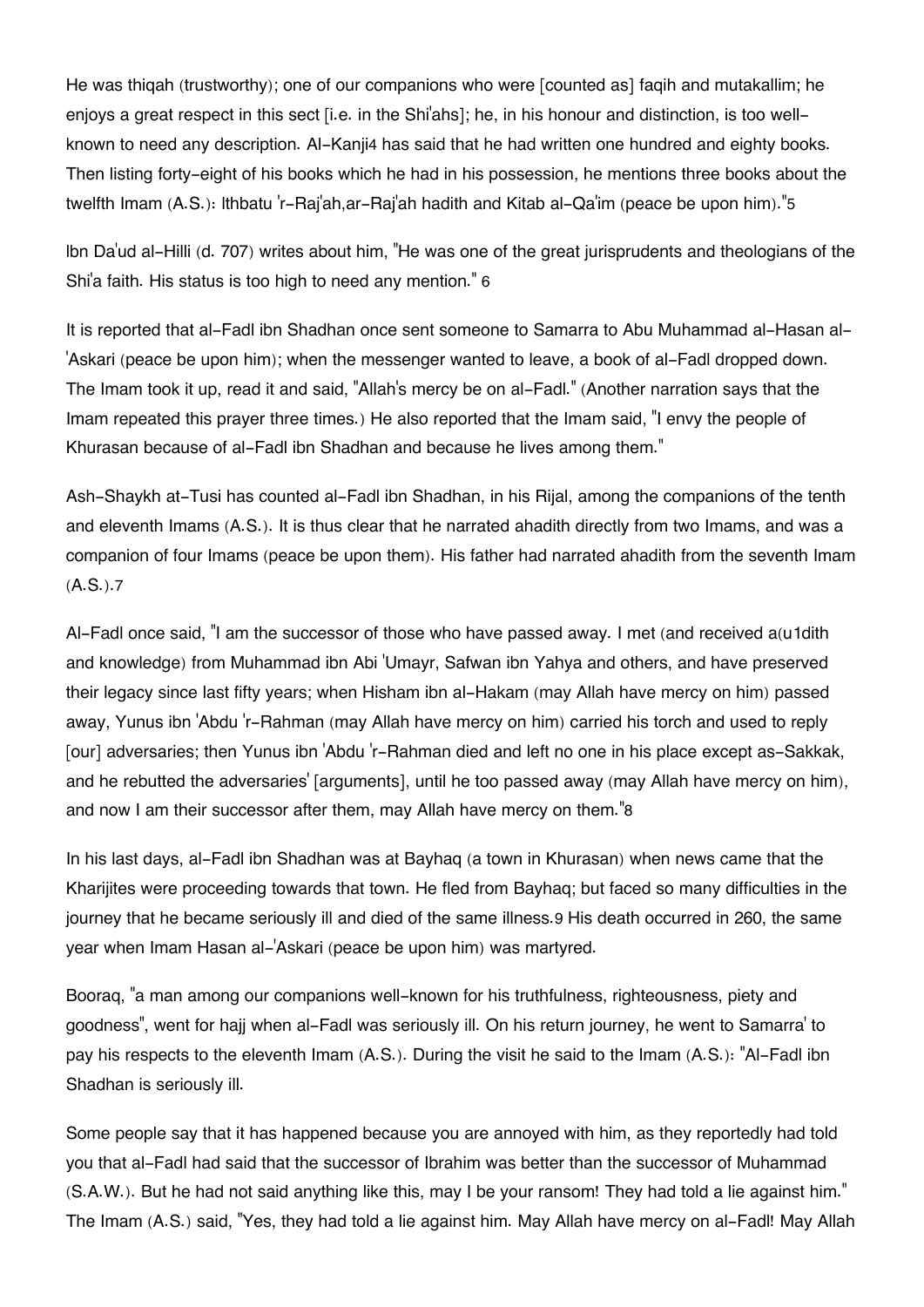have mercy on al-Fadl." When Booraq returned, he found that al-Fadl had died in the same days when the Imam (A.S.) had said "May Allah have mercy on al-Fadl."[10](#page--1-0)

As all reports agree that al-Fadl died in 260, obviously Booraq had gone for hajj in 259. After completing the rituals of hajj and ziyarat, he went to Iraq, and must have reached Samarra' in the first 10 or 15 days of Muharram in 260, when the above mentioned conversation took place. It means that al-Fadl had died in early Muharram 260, i.e. nearly two months before Imam Hasan al-'Askari, (peace be upon him) who was martyred on the eighth of Rabi'u 'l-awwal, 260. His mausoleum is in old Nishapur, a short distance from the present town.[11](#page--1-0)

### **[The Book](#page--1-0)**

Unfortunately, almost all books of Ibn Shadhan are now lost.[12](#page--1-0) Their fate was not different from thousands of other books written by the companions of the Imams (Peace be upon them).

It appears from an-Najashi's book that Ibn Shadhan had written two books on the subject of Raj'at (Return): lthbiitu 'r-Raj'ah and ar-Raj 'ah badith while ash-Shaykh at-Tusi has mentioned only the former.

The Shaykh of our mashayekh, late Agha Buzurg Tehrani (died 1389) has mentioned the two books and their abridgements in five places in his magnum opus, adh-Dhari 'ah:

a. as lthbiitu 'r-Raj'ah (vol. 1. No. 450)

b. as ar-Raj'ah wa abiidithuha (vol. 10. No. 294)

c. as Kitiibu 'l-Ghaybah (vol. 16, No. 395)

d. as Mukhta\$aru 'l-Ghaybah (vol. 20, No 2574)

e. as Muntakhabu lthbiiti 'r-Raj'ah (vol.22 No. 7472)

On pondering on the above entries in conjunction with the recently published Kitiib Sulaym ibn Qays al-Hilali,[13](#page--1-0) the following informations have been gleaned:

A. A manuscript of lthbatu 'r-Raj'ah was with as-Sayyid Muhammad ibn Muhammad Mir Lawhi al-Husayni al-Musawi as-Sabzawari, who was a contemporary of al-'Allamah al-Majlisi and both lived in the same city, Isfahan. Mir Lawhi refused to show it to al-Majlisi or to allow him to make its copy. The relations between them were not good. If he had given its copy to al-Majlisi he could have saved one more treasure from extinction; perhaps he would have preserved it in its original form by putting it in a separate chapter, as he had done with at-Tawhid of Mufaddal and many such books. Mir Lawhi has written a book, Kifayatu 'l-Muhtadi fi Ma'rifati 'I-Mahdi, in which he has collected forty ahadith from lthbatu 'r-Raj 'ah of al-Fadl ibn Shadhan, Kitabu 'l-Ghaybah of al-Hasan ibn Hamzah al-Mar'ashi, and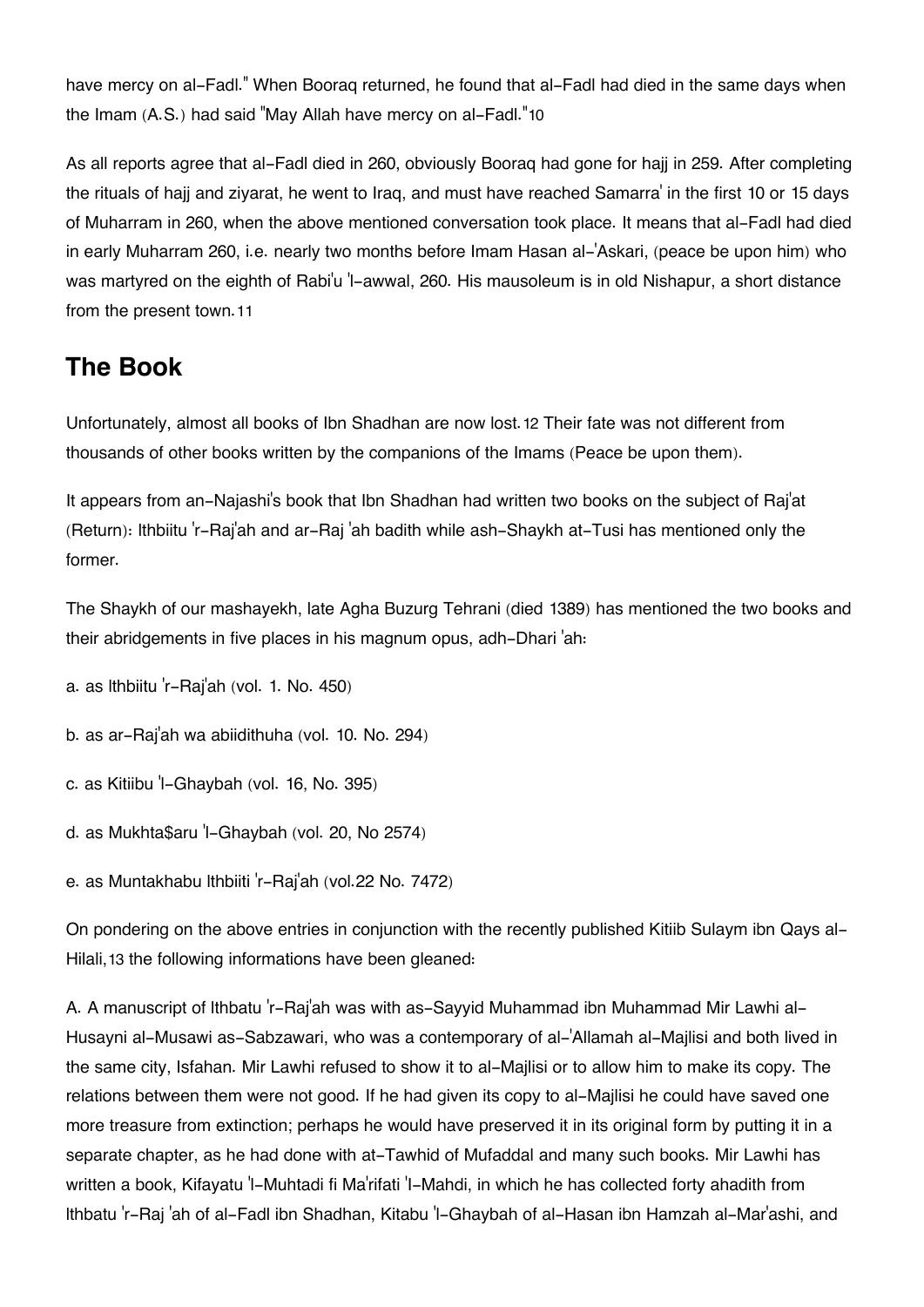al-Faraj al-Kabir of Muhammad ibn Hibatullah at-Tarabulisi. [14](#page--1-0) The traditions quoted from Ithbatu 'r-Raj'ah support the view that he had access to the complete book, not just its selection. Let us pray that someone unearths that manuscript-if it is still existent.

Mukhtasaru lthbiiti 'r-Raj'ah: This abridgement of lthbatu 'r-Raj 'ah was made by, "a learned traditionalist". Possibly, it was done by as-Sayyid Baha'u 'd-Din 'Ali ibn Ghayathu 'd-Din 'Abdu '1-Karim ibn 'Abdu '1-Hamid an-Nili an-Najafi (9th century). Agha Buzurg had seen its copy in the library of the well-known mujtahid, ash-Shaykh Muhammad as-Samawi (d. 1370). The copy was transcribed by the famous muhaddith, ash-Saykh Muhmmad ibn al-Hasan al-Hurr al- 'Amili (d.1104), whose Wasa'ilu 'sh-Shi'ah is indispensable for religious scholars and jurisprudents, and is one of the three "Hadith-Collections of the Later period". It appears from various seals and writings on the back of that manuscript that before coming into the possession of ash Shaykh as-Samawi, it had passed through the hands of many scholars and 'ulama' . After his death it was given to the Library of Ayatullah Muhsin al-Hakim (Najaf); and it is mentioned in the catalogue of the Library (vol. 1, No. 316) as Mukhtasaru lthbati 'r-Raj 'ah, and it is with this name that it has been published in Turathuna, as will be seen later.

B. Here a short note on adh-Dhari 'ah's entries will not be out of place. Agha Buzurg Tehrani, while describing lthbatu 'r-Raj 'ah and ar-Raj 'ah wa abadithuha, has clearly said that these two titles were of two separate works. He also writes about the latter book that it is also called Kitabu 'l-Ghaybah.

According to our present information, no scholar before al-Muhaddith an-Nuri has called it "Kitabu 'l-Ghaybah". Baha'u 'd-Din an-Nili an-Najafi, who abridged one of the two books of al-Fadl, writes at the end: "This is the end of what we have selected from the Kitab of al-Fadl ibn Shadhan." Mir Lawhi who copied ahadith from the Kitab of al-Fadl in Kifayatu 'l Muhatadi, clearly gives references of lthbatu 'r-Raj'ah. The abridgement which we have translated begins with the sentence, "This is a short selection from the book, lthbatu 'r-Raj 'ah..:'

Then came al-Muhaddith an-Nuri (d. 1320) who probably thought that lthbatu 'r-Raj'ah and ar-Raj 'ahwa ahadithuha were one and the same, and because the book(s) contained ahadith on Occultation and Reappearance, he began referring to it (them!) as Kitabu 'l-Ghaybah and to its Abridgement as Mukhtasaru 'l Ghaybah.

As we have seen, Agha Buzurg clearly believed that the lthbatu 'r-Raj'ah and ar-Raj 'ah wa ahadithuha were names of two separate books. On the other hand, he also listed the names, Kitabu 'l-Ghaybah and Mukhtasaru 'l-Ghaybah, which his Shaykh, al-Muhaddith an-Nuri, had chosen. The resulting mix-up leaves a person who looks at the five entries together much bewildered. However, it is from these entries that we have gleaned the facts mentioned above.

#### **[Another copy is found](#page--1-0)**

For obvious reasons, it was next to impossible for research scholars to have access to the manuscript in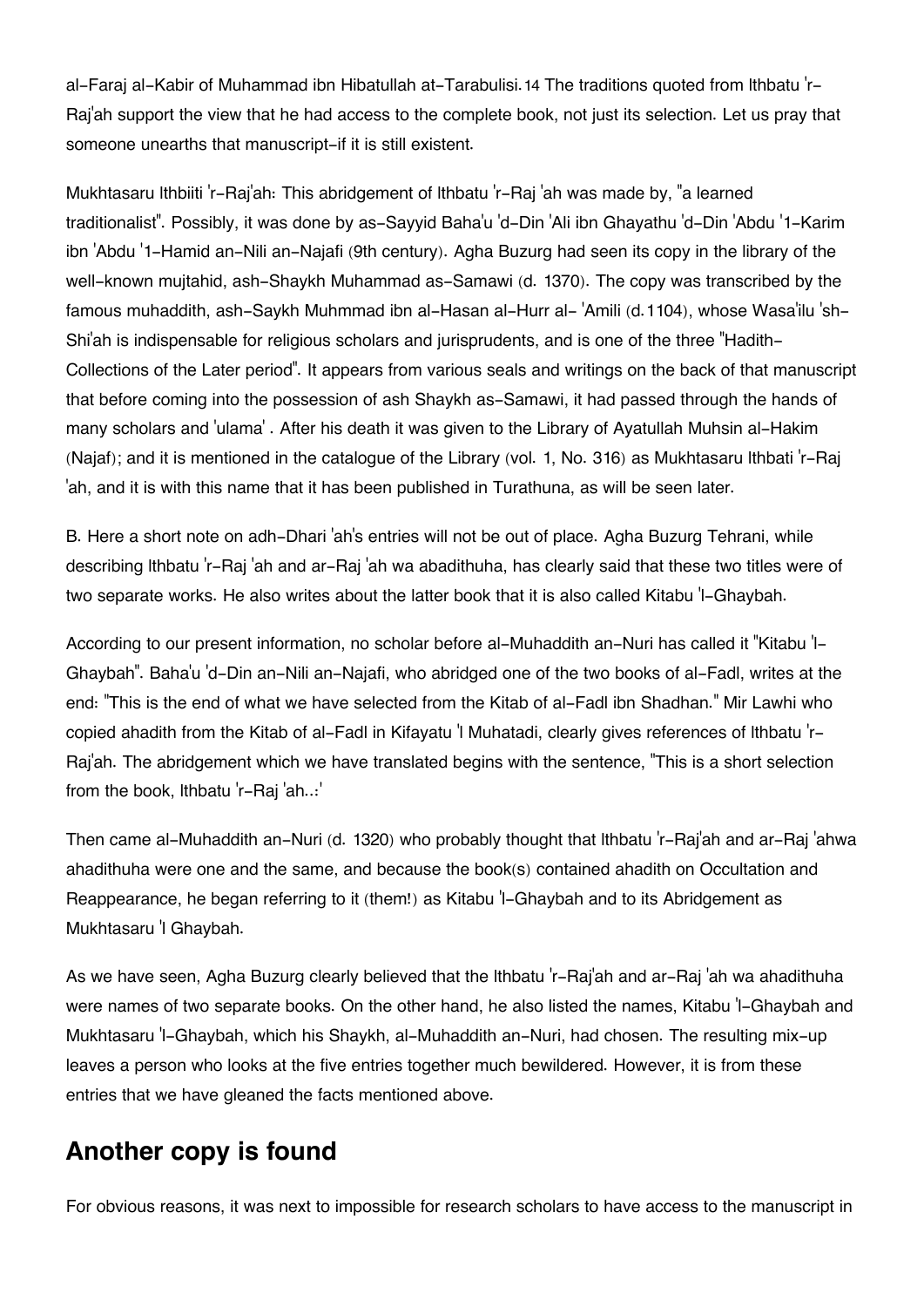Najaf. No one had any inkling of any other copy. Then my late friend, Hujjatul Islam wal Muslimeen as-Sayyid 'Abdul 'Aziz at-Tabataba'i informed the research scholar as-Sayyid Basim al-Musawi that there was another manuscript in the Library of Astan-e-Quds e-Radawi (Mash-had) in a bound collection No.7442 with the manuscript of two books of ash-Shaykh al-Mufid; the cataloguer had mentioned those two books and overlooked this booklet which covers folios one to eleven.

Working on this information, Mu'assasatu 'Ali '1-Bayt (A.S.), Qum, obtained its photocopy, and as-Sayyid al-Musawi started work on it. His difficulty was that there was no other copy available to enable him to compare, correct and prepare an annotated text. He solved this problem by comparing the ahadith with other later books where a particular ahadith or a similar one was found.

Mu'assasatu 'Ali '1-Bayt (A.S.) published it as a Book Supplement in the 15th issue of its prestigious quarterly academic magazine, Thurathuna, and the late as-Sayyid 'Abdu 'l-'Aziz at-Tabataba'i kindly gave its copy to me.

# **[This English translation](#page--1-0)**

When I heard the sad news of the demise of al-'Allamah al Mul:taqqiq as-Sayyid 'Abdu '1-'Aziz at-Tabataba' i, it came to my mind to translate this Abridged lthbiitu 'r-Raj'ah into English in memory of my departed friend, who was instrumental in bringing it to light. This translation was done in four days, and I dedicate

its reward (thawiib) to my late friend, may Allah enhance his rank in the hereafter.

According to as-Sayyid Basim al-Musawi, the abridged version contains twenty abiidith, but actually there are twenty-two. (The manuscript does not have any numbering; it is as-Sayyid al Musawi who has put the numbers.) Technically, when the text of a biidith is narrated through another isniid, it is counted as a separate biidith. The fifteenth and eighteenth traditions of the Arabic version thus become four abiidith. I have found one more biidith quoted from the unabridged lthbiitu 'r-Raj'ah in Kijayatu 'l-Muhtadi[15](#page--1-0) which I have added as an Appendix, thus bringing the total to twenty-three ahadith.

### **[Importance of this book](#page--1-0)**

The importance of this book lies in the fact that it was written in the lifetime of Imam Hasan al-'Askari (peace be upon him).

The textual evidence (see hadith no. 12) suggests that the book was written in 258 or soon after that, when the twelfth Imam (peace be upon him) was about three years old. As we know that by end of 259 al-Fadl ibn Shadhan was very seriously ill; therefore, he must have written the book by Ramadan 259. Therefore, the prophecy of the twelfth Imam's Occultation contained in this book cannot be brushed aside as "of late origin".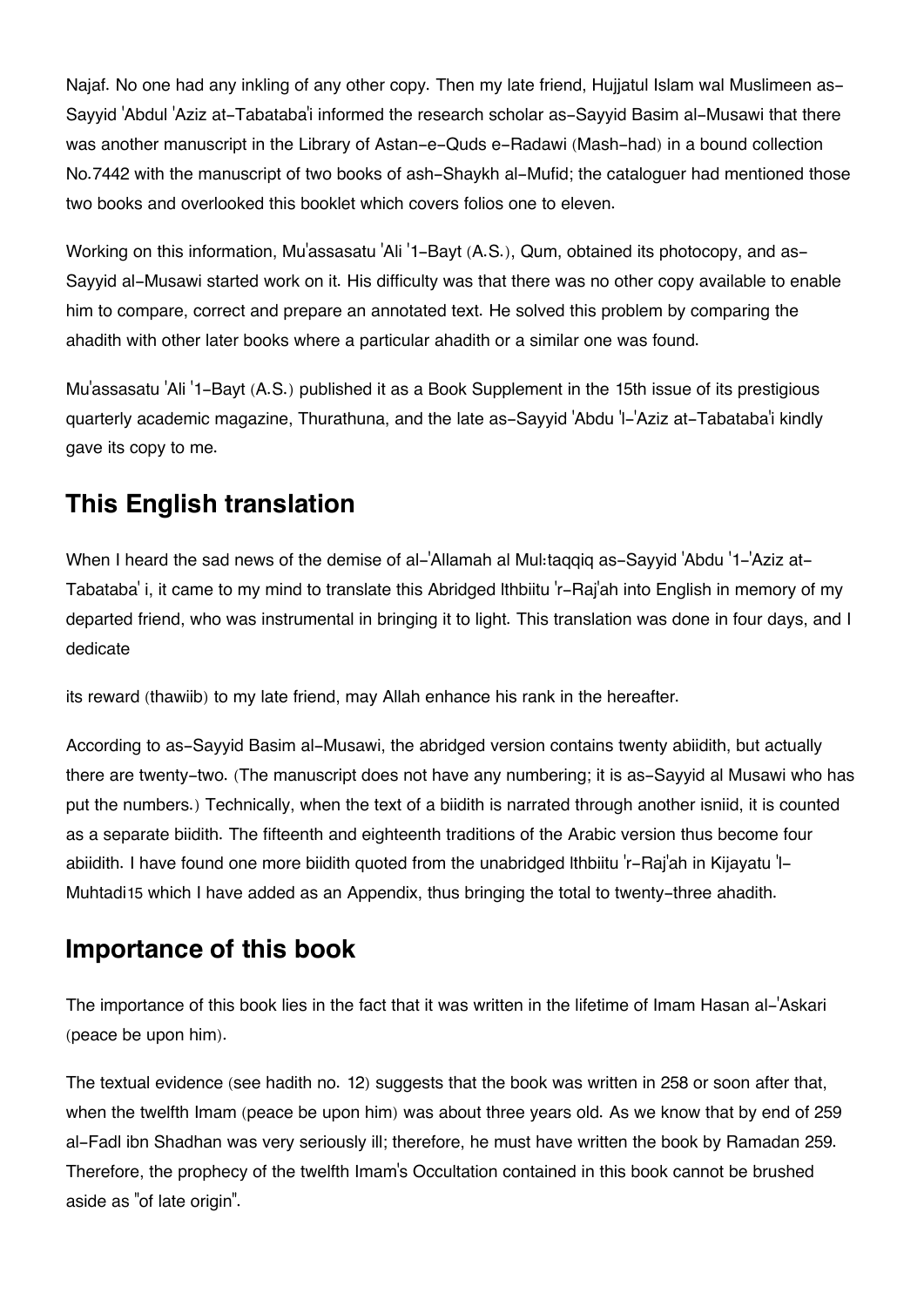There are a total of ten ahadith which speak of a long Occultation: one is from Imam Husayn (no. 7), two from Imam Zaynu 'l-'Abidin (nos. 4 and 8), three from Imam Muhammad al-Baqir (nos. 3, 5 and 20), one from Imam Ja'far as-Sadiq (no.19) and three from Imam I:Iasan al-'Askari (9th, 10th and 12th), peace be upon them all.

Obviously, the coming Ghaybah was not announced with drum-beats to the general public. Only the most trusted people knew about it. Thus we see al-Fadl ibn Shadhan, with his sublime status and close ties with four Imams (peace be upon them) narrating ten ahadith which speak of a long Occultation. And in another ahadith (no.2) he narrates from the Messenger of Allah (peace and blessings of Allah be on him and his progeny) that the time of his appearance, like that of the Qiyamat, was known only to Allah; and in ahadith no. 8, the fourth Imam (peace be upon him) is reported to highly praise those who will remain steadfast in the Occultation likening them to the mujahidin in front of the Messenger of Allah (S.A.W.).

This high praise itself suggests a long Occultation in which people of weak faith will go astray. The same ahadith describes in detail the episode of Ja'far al-Kadhdhab (Ja'far, the liar) - how he would pretend to be an Imam, instigate the ruler against the family of Imam Hasan al-'Askari (peace be upon him) and make endeavors to get the 12th Imam killed.

All these prophecies were penned down at least six months before the events. They contain in themselves the proof of their authenticity; they loudly announce that they have come from the Infallible Ones (peace be upon them). They also give the lie to some people's claim that the idea of Ghaybah was invented by the Shi'a scholars when the expected re-appearance of the Imam did not materialize.

While on this subject, one thing should be made clear. We generally speak of two Occultations; sughra (minor) and kubra (major). The Minor Occultation is counted from the death of Imam Hasan al-'Askari (peace be on him) in 260 to 329, i.e. 69 years. During the Minor Occultation, four Special Deputies, one after another were appointed by the Imam (may Allah hasten his re-appearance) to provide a link between the Imam and the ummah. This system ended by Imam's order in 329 and the Major Occultation began.

When we say Minor and Major Occultations, we do not suggest that there were two separate Occultations. The fact is that it is a single, un-interrupted Occultation from the beginning uptill God knows when. It is not that the Imam had hidden himself for 69 years, and then ended that Occultation by appearing and living among his followers for some time, and then went into Occultation again.

It is only one Long Occultation with progressively intensifying security measures. First, the Imam was under the protection of his father; then he appointed four Special Deputies as the connecting link between him and the ummah; and then in 329, even that link was cut off When a ahadith speaks of two Occultations, one shorter and the other longer, its purpose is to describe the two varying security arrangements, and when another one speaks of one long Occultation, it looks at the fact that the Imam's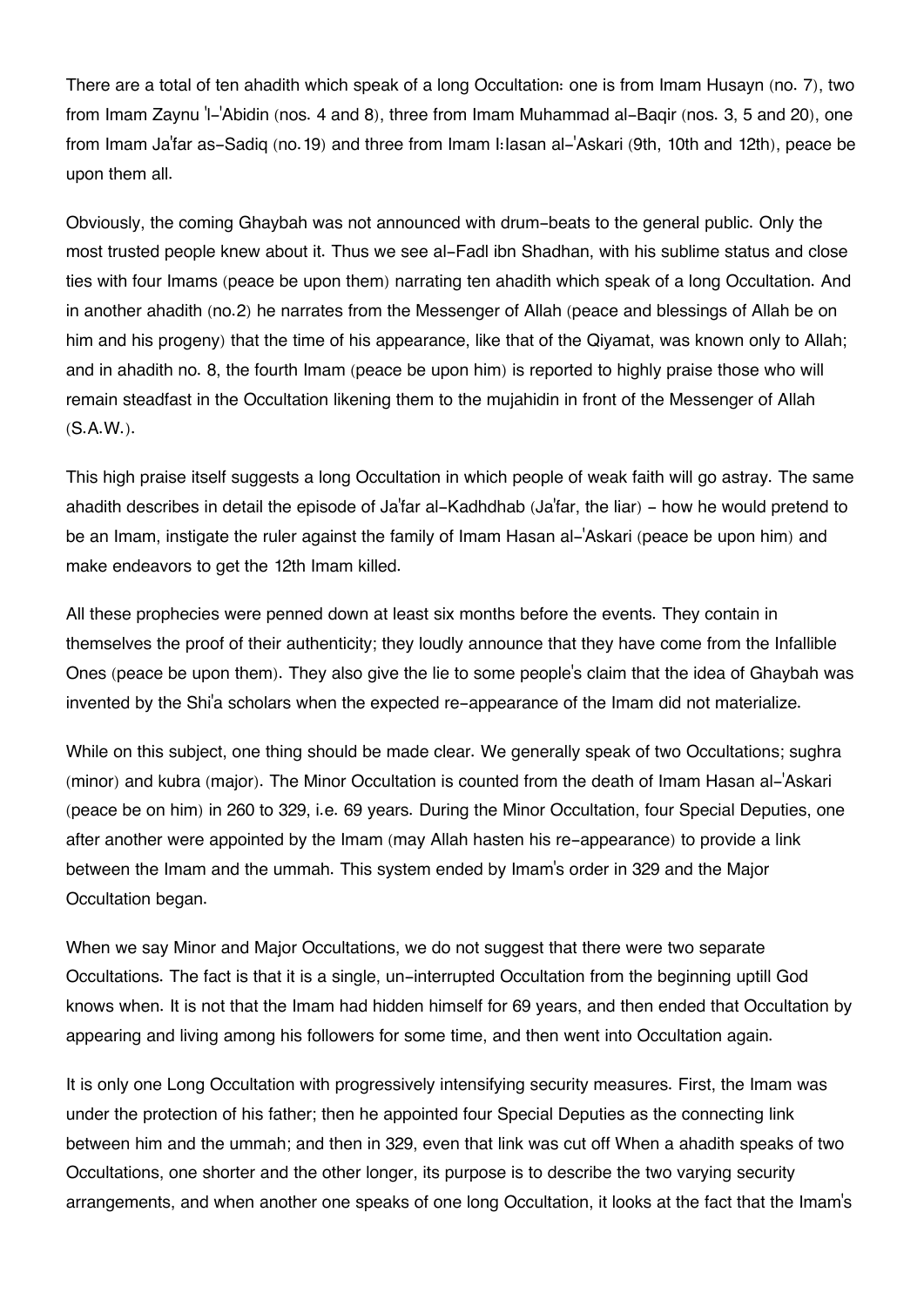Occultation would be continuous without any interruption.

**Al-Mahdi:** The sixth ahadith from the sixth Imam and the twenty third ahadith (given in Appendix) from the Prophet refer to the twelfth Imam as al-Mahdi. It may clarify the matter to those who say that the twelfth Imam is certainly al-Qa'im, but are in doubt whether or not he is also al-Mahdi.

**Malikah:** Granddaughter of the Byzantine Emperor: In the ninth ahadith, the Eleventh Imam (peace be on him) says that the mother of the twelfth Imam is the granddaughter of Ceaser, the Byzantine Emperor; and in the 11th ahadith, her name is given as Malikah. I will write, insha-Allah, on these two ahadith later on, giving the biographical details of the Imam's mother (peace be upon her).

## **[The return \(ar-raj](#page--1-0)'ah)**

The book's name means "Proof of the Return". It may refer to the re-appearance of Imam al-Mahdi (peace be upon him) after his Occultation; and majority of the ahadith in it point to this meaning. Also, Raj'ah in the Shi'a terminology refers to the partial resurrection, when some selected persons will be resurrected after the re-appearance of Imam al-Mahdi; and two ahadith (no. 7 & 17) briefly mention that resurrection. [16](#page--1-0)

واخر دعوانا ان الحمد له رب العالمين

25th Muharram, 1417 Sayyid Saeed Akhtar Rizvi 12th June, 1996 Toronto

[2.](#page--1-0) At-Tusi, al-Fihrist (Qum ed.) p. 124, entry no. 552.

- [3.](#page--1-0) It is undoubtedly true that Ibn Shiidhan narrated from Imam ar-Rida as may be seen in a-Saduq's books, 'Uyum Akhbar 'r-Rida and 'llalu 'sh- Shara 'i' and in several chapters of his Man la Yahduruhu 'l-Faqih.
- [4.](#page--1-0) Abu 'l-Qasim Yahya ibn Zakariya al-Kanji had met Imam Hasan al-'Askari (a.s.); at-Tal'akbari took abadith from him in
- 318A.H.; at that time his age had exceeded 120years. See Rijal an-Najiishi, vol. 2 (Beirut, 1988) p. 168, fn no. 2

[5.](#page--1-0) Rijal an-Najashi, vol. 2, p. 168, no. 838.

[6.](#page--1-0) ibn Da'ud, Rijal (Qum ed.) p. 151, no. 1200.

[7.](#page--1-0) Al-Khu 'i, Mu 'jam Rijali 'l-Hadith, vol. 13, pp. 298 (no. 9355).

[<sup>1.</sup>](#page--1-0) Unless otherwise specified, all dates in this preface refer to the hijrah lunar calendar.

[<sup>8.</sup>](#page--1-0) lkhtiyar Rijali 'l-Kashshi, vol. 2, pp. 817.

[<sup>9.</sup>](#page--1-0) Ibid, p. 818.

[<sup>10.</sup>](#page--1-0) Ibid. pp. 817-818.

[<sup>11.</sup>](#page--1-0) Jalalu 'd-din al-Urmawi in the preface to Ibn Shadhan, al-idah, pp. 48-52. There are also two photographs of the building and the dome in the book.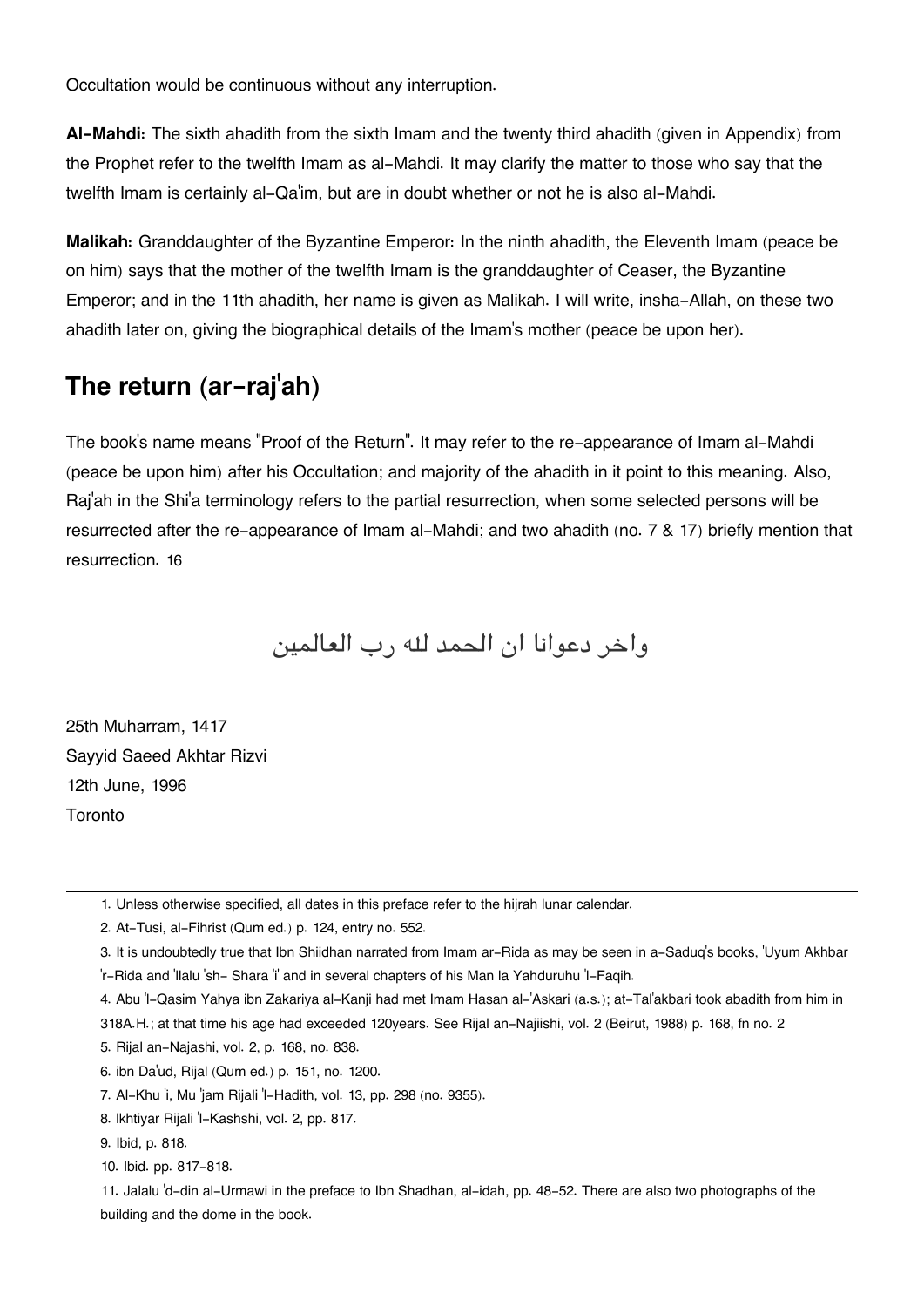[12.](#page--1-0) His one book, al-idah, has been edited and published with annotations and an elaborate preface by Sayyid Jalalu ' ddin al-Husayni al-Muhaddith alUrmawi in 1972 by the Tehran University Press. I also believe that as-Saduq has preserved Ibn Shadhan's Kitab al- 'Ilal in its original and complete form in his 'Uyunu Akhbar ar-Rida, vol. 2, chapter 33 as well as in his 'llalu 'sh-Shara'i ', vol. l (Najaf, 1385 AH/1960 CE) pp. 251-275.

[13.](#page--1-0) In 3 volumes with comprehensive tahqiq (introduction) and istidrakat (appendixes) by ash-Shaykh Muhammad Baqir al-Ansari, Qum, 1415 A.H.

[14.](#page--1-0) It has recently been published in Iran by the Ministry of Islamic Guidance , Tehran, in 1373 H. Solar.

[15.](#page--1-0) As quoted in Kitab Sulaym ibn Qays al-Hilali.

[16.](#page--1-0) To further understand this phenomenon of Raj'ah in the sense of partial resurrection , see my article, The Belief in Raj 'at, which was published in The Light (Dar-es-Salaam) in 1991, and reprinted with some amendments in The Right Path (Toronto) in 1994.

# **Short Selection from the book lthbatu 'r-Raj'ah**

This is a short selection from the book, lthbatu 'r-Raj'ah, of the Shaykh of the sect and reliable authority of the group, Abu Muhammad al-Fadl ibn Shadhan ibn al-Khalil an-Nishapuri, may Allah cover him with His forgiveness and give him spacious (place) in His gardens; and may Allah give us the opportunity to collect all that is in this (book) and get enlightenment from its brilliant jewels and priceless pearls; surely He is Nigh, Answering the prayers.

#### **[Hadith 1](#page--1-0)**

Al-Fadl ibn Shadhan, may Allah provide rest to his noble spirit and bestow on him His exalted benevolence, said:

#### **1. Narrated to us Muhammad ibn Isma'il ibn Bazi' (may Allah be pleased with him):** He said,

narrated to us I: lammad ibn 'Isa: He said, narrated to us Ibrahim ibn 'Umar al-Yamani: He said, narrated to us Aban ibn Abi 'Ayyash: He said, narrated to us Sulaym ibn Qays al-Hilali who said:

I said to Amiru '1-Mu'minin (peace be on him): "I have heard from Salman and al-Miqdad and Abu Dharr things concerning the exegesis of the Qur'an and ahadith of the Prophet (blessings and peace from Allah be on him and his progeny), different from what the people have; then I heard from you verification of what I had heard from them (i.e. from Salman, al-Miqdad and Abu Dharr).

I have also seen with the people many things related to the exegesis of the Qur'an and ahadith of the Prophet (blessings and peace from Allah be on him and his progeny) which you oppose and say that all that is untrue. So, do you think that the people intentionally tell lies against Allah and His Messenger, and interpret the Qur'an according to their own views?"

Sulaym said: Then 'Ali (peace be on him) said: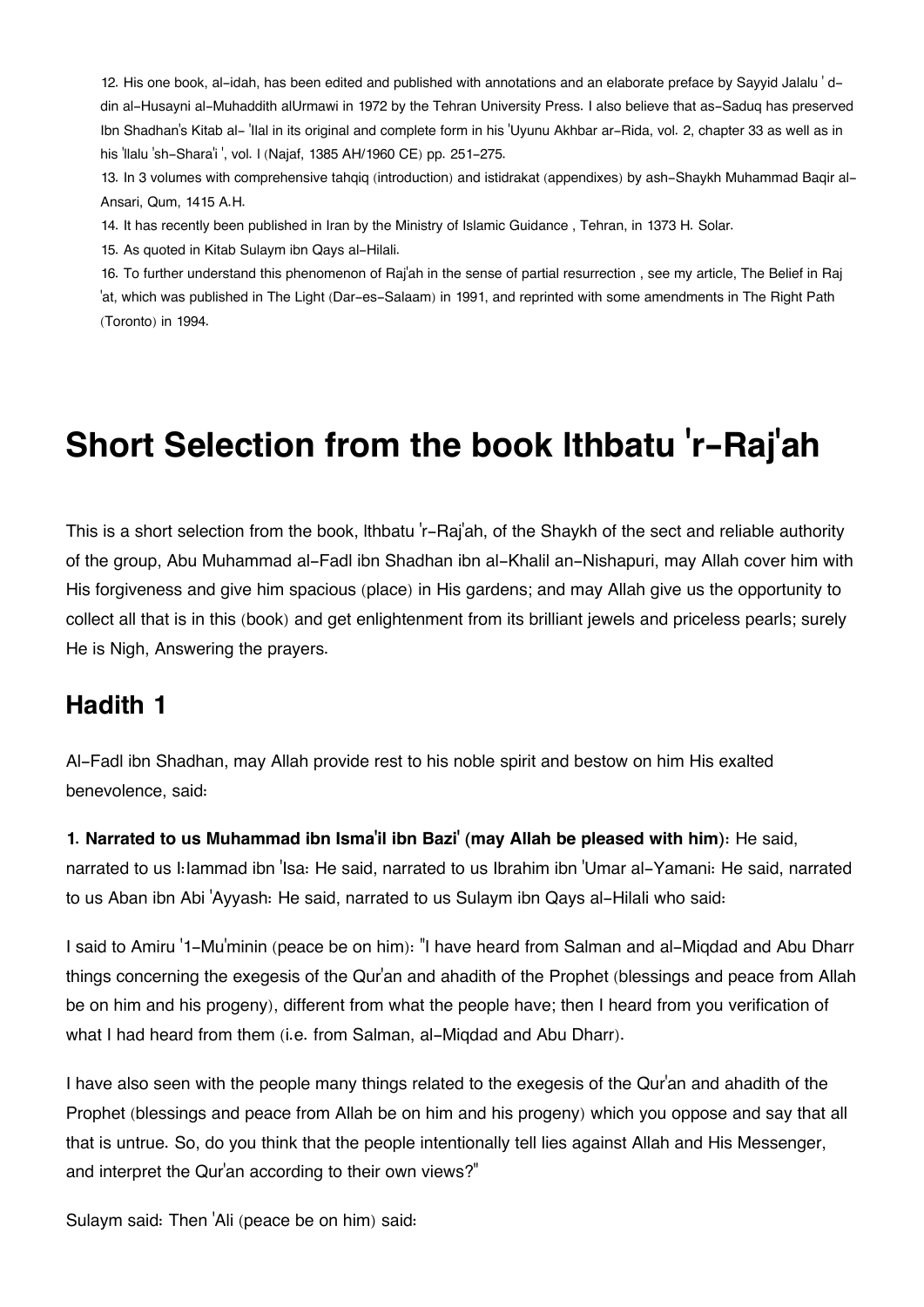"You have asked, so understand the reply. Certainly, what the people have is (a collection of) right and wrong, true and false, repealing and repealed, general and particular, firm and ambiguous, exact and surmised. Even during the days of the Messenger of Allah (blessings and peace from Allah be on him and his progeny) false sayings were attributed to him, so much so that he stood up to deliver a sermon and had to say: 'O People! Attribution of false sayings to me has increased, so whoever attributes a falsehood to me intentionally should make his abode in the Fire.' Then after him falsities were attributed to him much more than was being done in his time.

"And the hadith has come to you through four (types of people) only; there is no fifth.

"[First]: A hypocrite, who adopts the appearance of Islam, and makes a show of faith; he does not hesitate in sinning and does not restrain himself from willfully attributing false things against the Messenger of Allah (blessings and peace from Allah be on him and his progeny). If people knew that he was a hypocrite and a liar, they would not accept anything from him and would not confirm what he says. But they say: ' This is a companion of the Messenger of Allah (blessings and peace from Allah be on him and his progeny), he has seen him and heard (his sayings) from him.' They therefore accept what he says, because they do not know his reality.

Allah had indeed informed (the people) regarding the hypocrites clearly, and fully described them. He, the Mighty, the Great, has said: *And when you see them, their bodies will please you, and if they speak, you will be captivated by their speech; (they are) as if they were propped up timbers. (al-Munafiqun 63 : 4*) After (the Prophet), they sought positions with the leaders of misquidance and the callers towards the Fire, through falsehoods and slanderings.

So they put them in (high) posts and imposed them on the people, and they devoured the world (i.e. wealth) through them. And people are always with the rulers and after this world, except those to whom Allah affords protection. This is the first of the four (categories).

"[Second]: Then there is the individual who heard (something), from the Messenger of Allah (blessings and peace from Allah be on him and his progeny), but did not memorise it as it was, and surmised it; he does not knowingly attribute the falsehood to the Prophet; that (imaginary saying) is in his hand, he acts upon it and narrates it and claims 'I have heard it from the Messenger of Allah (blessings and peace of Allah be on him and his progeny). ' If the Muslims come to know that he has committed a mistake in it, they will not accept it from him, and if he himself knew that he was on the wrong, he would give it up.

"[Third]: The third man is he who heard the Messenger of Allah (blessings and peace from Allah be on him and his progeny) ordering to do a thing, and later the Prophet forbade doing it (but this man did not know it); or, he heard the Prophet forbidding a thing and later he allowed it, but this man did not know it. In this way he retained in his mind the repealed order and did not know the repealing tradition. If he knew that it had been repealed he would reject it; and if the Muslims knew, when they heard it from him, that it had been repealed, they would reject it.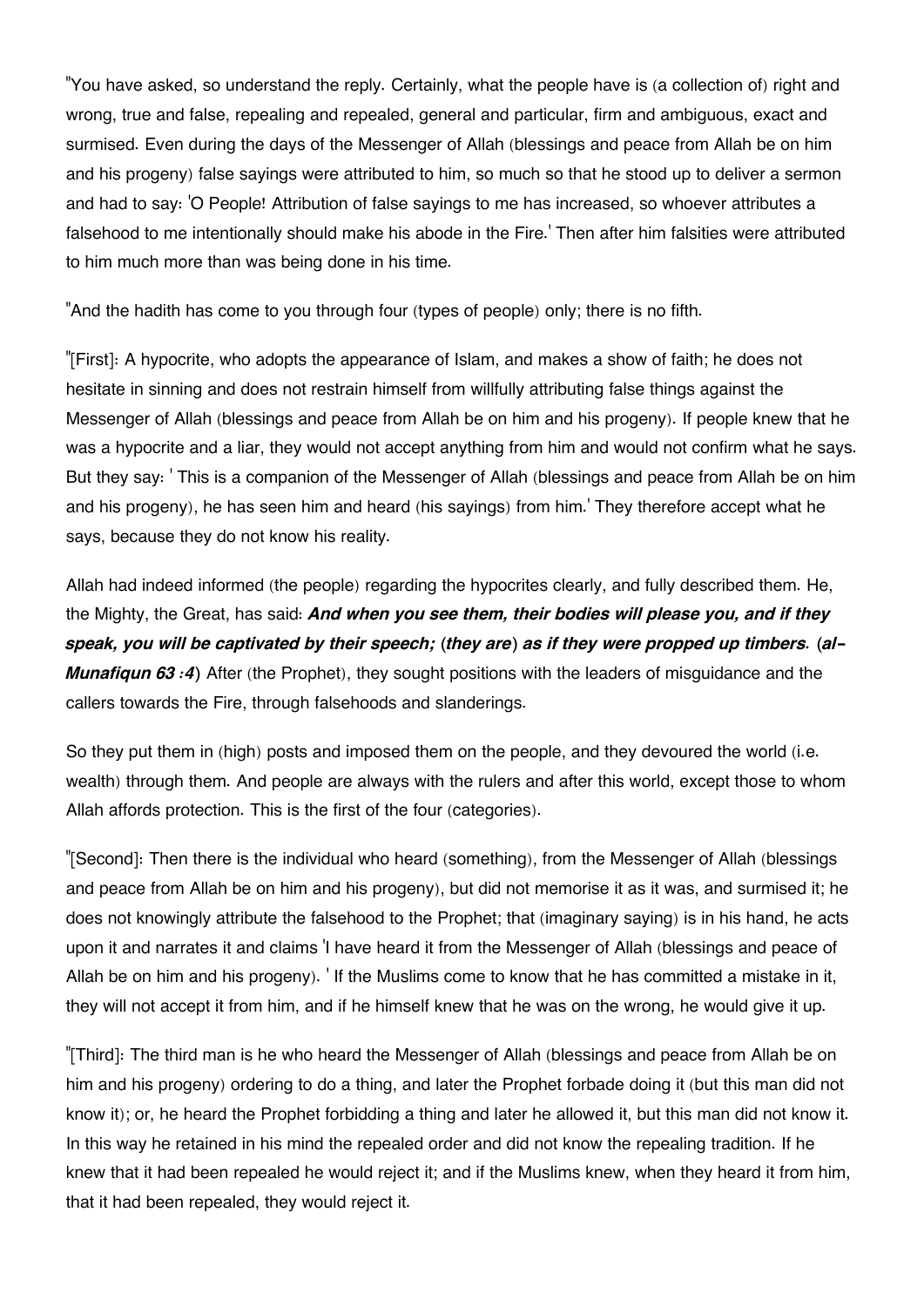"[Fourth]: The fourth is the man who does not speak a lie against the Messenger of Allah (blessings and peace from Allah be on him and his progeny); he hates falsehood for fear of Allah and respect for the Messenger of Allah (blessings and peace from Allah be on him and his progeny). He does not forget, but retains (in his mind) exactly what he heard (from the Prophet), and he narrates it as he heard it without adding anything or omitting anything. He knows the abrogating (tradition) and the abrogated; so he acts upon the abrogating (tradition) and leaves the abrogated.

He knows that the orders of the Prophet (blessings and peace from Allah be on him and his progeny) are like the orders of the Qur'an, and like the Qur'an it contains the abrogating and the abrogated, the general and the particular, and the firm and the ambiguous. And some times the sayings of the Messenger of Allah (blessings and peace from Allah be on him and his progeny) had two connotations: the general and the particular, as the Qur'an has.

Allah, the Glorified, the High, says in his Book: *'And whatever the Messenger gives you, accept it,* and from whatever he forbids you, keep back. '(al-Hashr 59:7). Thus the connotation became obscure for him who did not know or understand what was its meaning intended by Allah and His Messenger (blessings and peace from Allah be on him and his progeny).

"Not all the companions of the Messenger of Allah (blessings and peace from Allah be on him and his progeny) were in the habit of asking him about a thing; and not all those who asked could understand (the reply); and not all those who understood could retain it in memory. Indeed there were among them many who never asked him about anything; and they always wished that some bedouin or stranger might come, and ask the Messenger of Allah (blessings and peace from Allah be on him and his progeny) something, so that they would also listen.

"I used to go to him once in day time and once at night, and he used to receive me all alone; he replied to my questions, and I turned with him wherever he turned to. The companions of the Messenger of Allah (blessings and peace from Allah be on him and his progeny) knew that he never did so with anyone else. May be the Messenger of Allah (blessings and peace from Allah be on him and his progeny) came to (see) me in my house more often than (we met) at his house.

When I went to (see) him in any of his houses, he met me alone, telling his wives to go out (of the room), so that no one other than me remained there; but when he came to my house for private (talks) with me, neither Fatimah (Peace be on her) nor any of my children went out. When I asked him (questions), he replied to me, and when I became silent and exhausted my questions, he started (teaching me) on his own.

Thus not a verse of the Qur'an was revealed to the Messenger of Allah (blessings and peace from Allah be on him and his progeny) but he taught and dictated it to me and I wrote it in my hand-writing; he taught me its interpretation and exegesis, its abrogating and abrogated, its firm and ambiguous, its particular and general, its esoratic (meaning) and exoratic.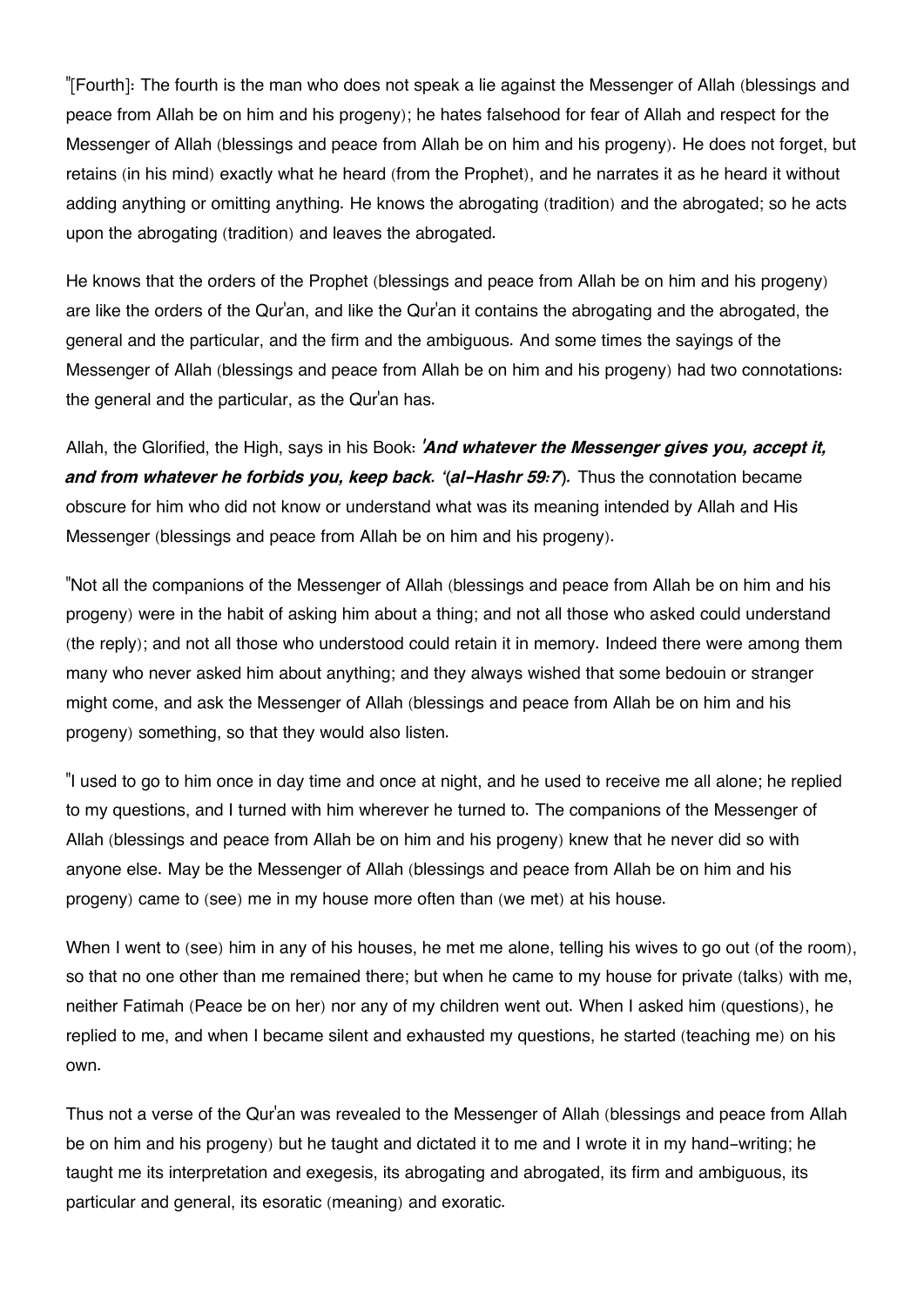He prayed to Allah to bestow on me its understanding and that I should retain it in my memory; and since the time he prayed for me I never forgot any verse from the Book of Allah, nor any knowledge which he had dictated to me and I had written down. And all

that Allah had taught him, halal or haram, order or prohibition, obedience or disobedience, or anything which was (in past) or will be (in future), or any book which was revealed on anyone before him-he did not leave anything but taught it all to me, and I have retained it in my memory without forgetting a single letter from it.

"When the Messenger of Allah (blessings and peace from Allah be on him and his progeny) was teaching it to me, he prayed to Allah, putting his hand on my chest, to fill my heart with knowledge, understanding, wisdom and light; and he used to say: 'O Allah! Bestow on him knowledge and retention in memory, and do not let him forget anything that I have informed and taught him. '

"One day I said to him: 'May my father and mother be your ransom, O Messenger of Allah! Since the time you have prayed for me as you did, I have not forgotten a single thing that you have taught me, nor have I missed any of your teachings. Then [why should] I write what you are teaching me? Are you afraid that I would forget (something)?'

"He said: 'O my brother! I have no fear about you of forgetfulness or ignorance. I love to pray for you; and Allah, the High, has informed me that He has appointed you and your partners as my successors [who will come after you, and you are writing all this for them]; they are those whose obedience Allah has joined with His own obedience and my obedience, and has said about them: *O you who believe! Obey Allah and obey the Messenger and those (vested) with authority from among you. '(An-Nisa 4:59)*

"I said: 'Who are they? O Messenger of Allah!'

"He said: 'Those who are my successors after me; those to whom the desertion of the deserters will do no harm; they are with the Qur'an and the Qur'an is with them, they will not separate from it nor it will separate from them, until they come to me at the Hawd (Kawthar); because of them my ummah will be helped; and because of them they will get rain, their misfortunes will be removed and their prayers will be answered.'

"I said: 'Tell me their names, O Messenger of Allah!'

"He said: 'You, O 'Ali! Are the first of them; then my this son

-and he put his hand on the head of al-Hasan- then my this son -and put his hand on the head of al-Husayn- then your namesake 'Ali (al-Husayn's) son, Zaynu 'l-'Abidin, and he will be born in your time, O my brother! So give him my salam; then his son, Muhammad al-Baqir, the opener of my knowledge and the treasurer of the revelation of Allah, the High; then his son, Ja'far as-Sadiq; then his son, Musa al-Kim; then his son, 'Ali ar-Rida; then his son, Muhammad at-Taqi; then his son, 'Ali an-Naqi; then his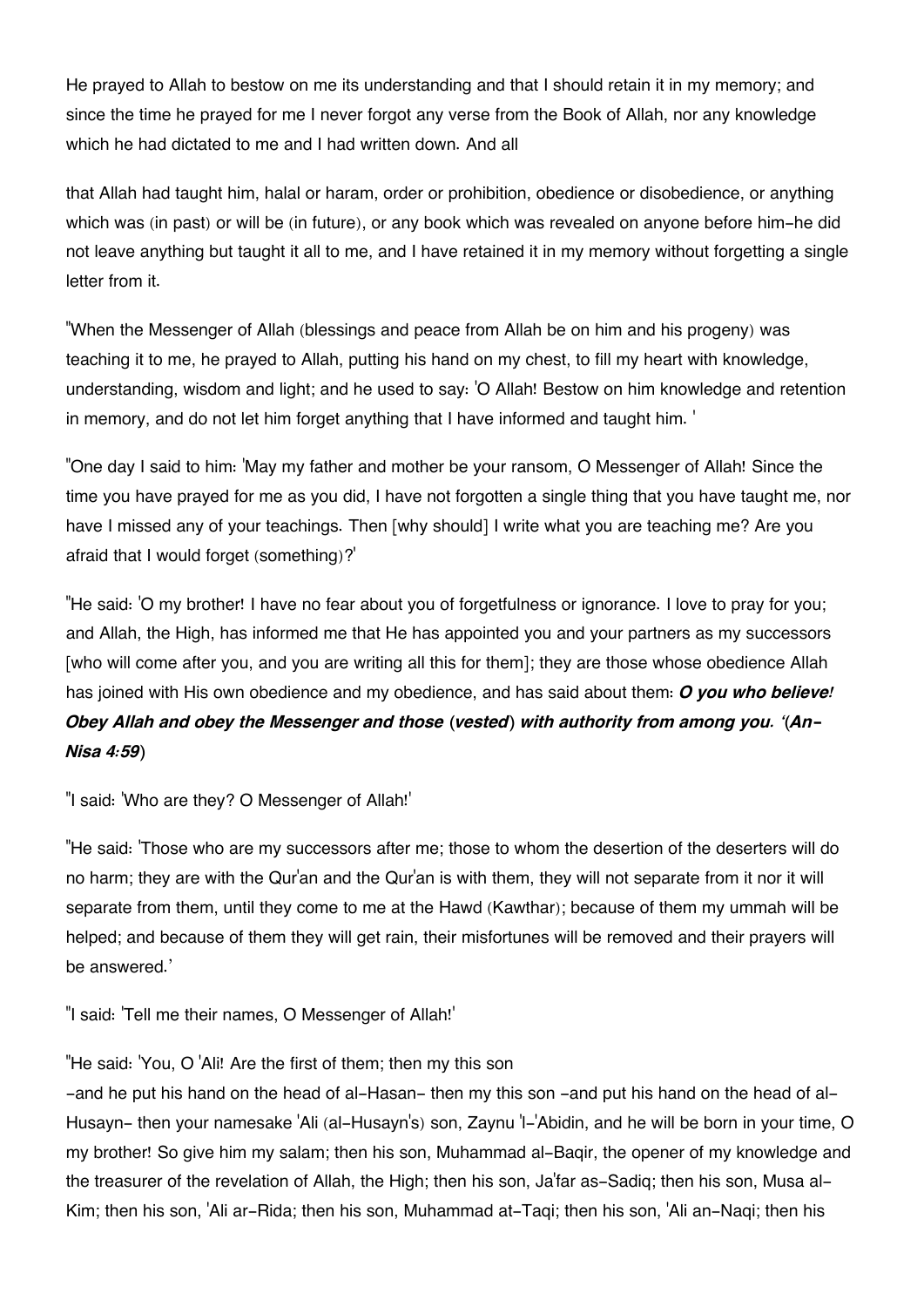son, al-Hasan az-Zaki; then his son, al-Hujjat al-Qa'im, the last of my successors and caliphs, who will take revenge from my enemies, and will fill the earth with equity and justice as it would be full of injustice and oppression."'

Then the Leader of the Faithful (peace be on him) said: "By Allah! I certainly know all those who will pledge their allegiance to him between ar-Rukn (al-Yamani) and Maqam (Ibrahim); and I know the names and tribes of his helpers."

Muhammad ibn Isma'il said: Then I:Iammad ibn 'Isa said: I described this hadith to my Master, Abu 'Abdullah [Ja'far as-Sadiq] (peace be on him), and he wept and said: "Sulaym has narrated truthfully; for his ahdith was narrated to me by my father, from his father 'Ali ibn al-Husayn, from his father al-Husayn ibn 'Ali who said: 'I heard this hadith from Amiru '1-Mu'minin (peace be on him) when Sulaym ibn Qays had put that question to him. '

### **[Hadith 2](#page--1-0)**

2. **Narrated to us Muhammad ibn Abi 'Umayr from Muhammad ibn 'Isa, from Abu Shu'bah al-Halabi, from Abu 'Abdillah [Ja'far as-Sadiq], from his father Muhammad ibn 'Ali, from his father 'Ali ibn al-Husayn, from his uncle al-Hasan ibn 'Ali ibn Abi Talib (peace be on them all) that he said:**

I asked my grandfather, the Messenger of Allah (may Allah bless him and his progeny) about the Imams after him.

He (blessings and peace from Allah be on him and his progeny) said: "The Imams after me are twelve, corresponding to the number of the naqibs (leaders) of the children of Isra'il. Allah has given them (i.e. will give them) my knowledge and understanding; and you are among them, O Hasan!"

I said: "O Messenger of Allah! When will come out the Qa'im of us, Ahlu 'l-Bayt?"

He said. "O Hasan! His likeness is like the Hour (of Resurrection). Allah has kept its knowledge hidden from the people of the heavens and the earth; it will not come but all of a sudden."

As-Shaykh al-Hurr al-'Amili, the first copyist of this tract has written here: "I say, the correct name (of the second narrator in the above isnad) is Hammad ibn 'Uthman.

#### **[Hadith 3](#page--1-0)**

#### 3. **Narrated to us 'Abdu 'r-Ragman ibn Abi Najran, from 'Aim ibn Humayd, from Abu Hamzah ath-Thumali, from Abu Ja'far [Muhammad al-Baqir] (peace be on him) that he said:**

The Messenger of Allah (blessings and pace from Allah be on him and his progeny) said to the Leader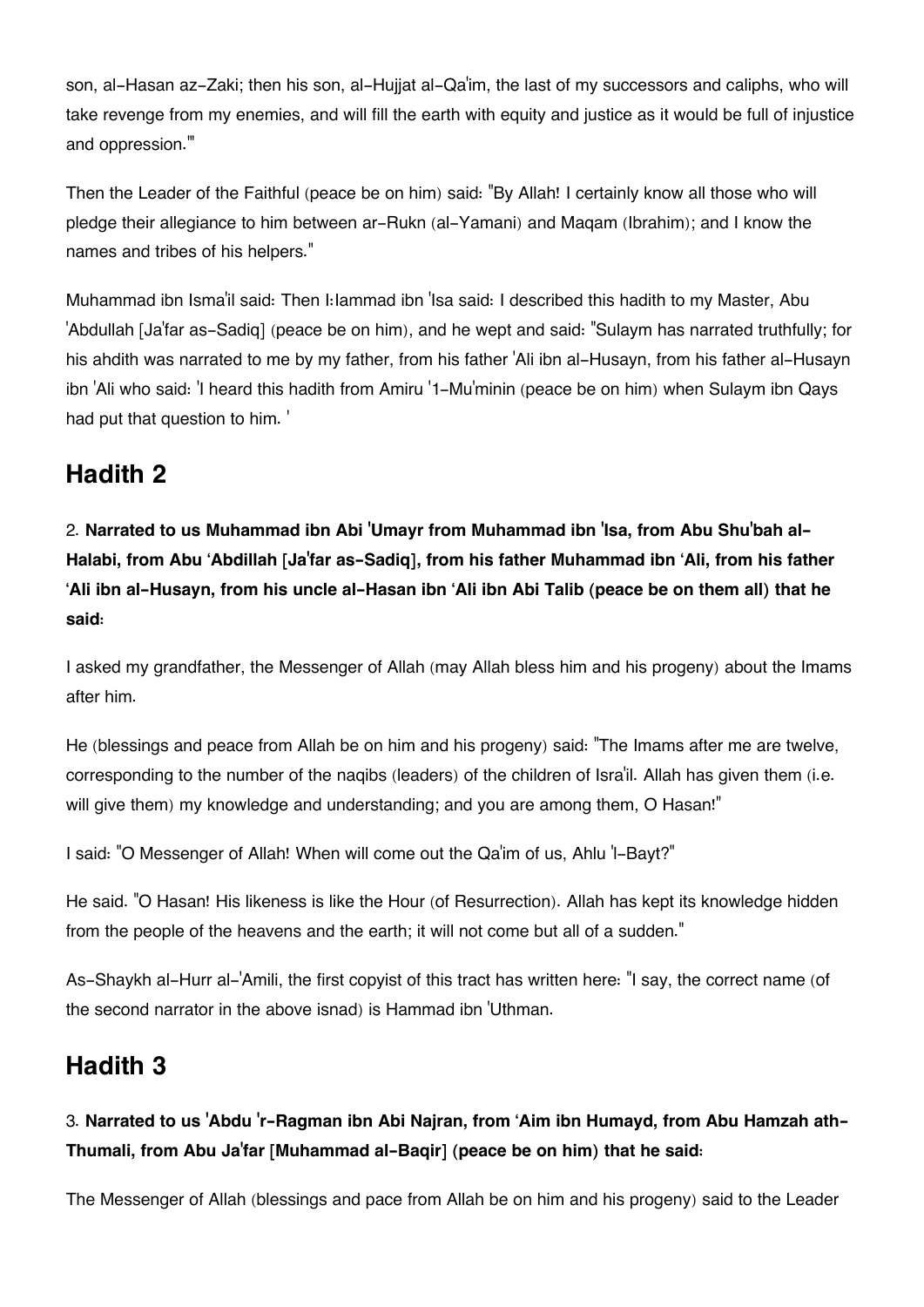of the Faithful (peace be on him): "O 'Ali! Certainly the Quraysh will soon show against you (the enmity) which they have kept hidden (so far); and they will join their forces to oppress and overpower you. So if you get (enough) supporters, fight against them; but if you do not find supporters, then restrain your hands and save your blood, because martyrdom is (to come to you) later on. And know that my son will take revenge in this world from your oppressors, and from those who will do injustice to your children, and Allah will punish them in the hereafter a hard punishment."

Salman al-Farsi said: "Who is he? O Messenger of Allah!"

He said: "The ninth from the progeny of my son, al-Husayn; who will re-appear after his long occultation, and will then announce the order of Allah, and bring the divine religion to light, and take revenge from the enemies of Allah, and fill the earth with equity and justice as it would be filled with inequity and injustice."

He (Salman) asked: "When will he appear? O Messenger of Allah!"

He said: "No one knows it other than Allah. But there are some signs for it: An announcement from the sky, a landslide in the East, and another in the West, and a third at the desert."

## **[Hadith 4](#page--1-0)**

4. **Narrated to us afwan ibn Yahya; He said,** narrated to us Abu Ayyub Ibrahim ibn Ziyad al-Khazzaz; He said, narrated to us Abu Hamzah ath-Thumali from Abu Khalid al-Kabuli that he said:

I went to see my Master 'Ali ibn al-Husayn ibn 'Ali ibn Abi Talib (peace be on them all), and I saw in his hand a paper he was looking at and crying bitterly. I said: "My father and mother be your ransom! O Son of the Messenger of Allah! What paper is this?"

He said: "This is the copy of the tablet which Allah the High, had sent to the Messenger of Allah (blessings of Allah be on him and his progeny). It contains the names of Allah, the High, and His Messenger, and the Leader of the Faithful, and my uncle al-Hasan ibn 'Ali, and my father (peace be on them all); also (it has) my name, and names of my son Muhammad al-Bagir, and his son Ja'far as-Sadiq, and his son Musa al-Kazim, and his son 'Ali ar-Rida (peace be on them all); then (there are) names of his son Muhammad at-Taqi, and his son 'Ali an-Naqi, and his son al-Hasan az-Zaki and his son al-Hujjat, who will stand by order of Allah and take revenge from enemies of Allah, who will disappear in a long occultation and then will appear and fill the earth with equity and justice as it will be filled with injustice and oppression."

# **[Hadith 5](#page--1-0)**

5. **Narrated to us Fadalah ibn Ayyub (may Allah be pleased with him). He said: Narrated to us Aban ibn 'Uthman. He said: Narrated to us Muhammad ibn Muslim who said that Abu Ja'far**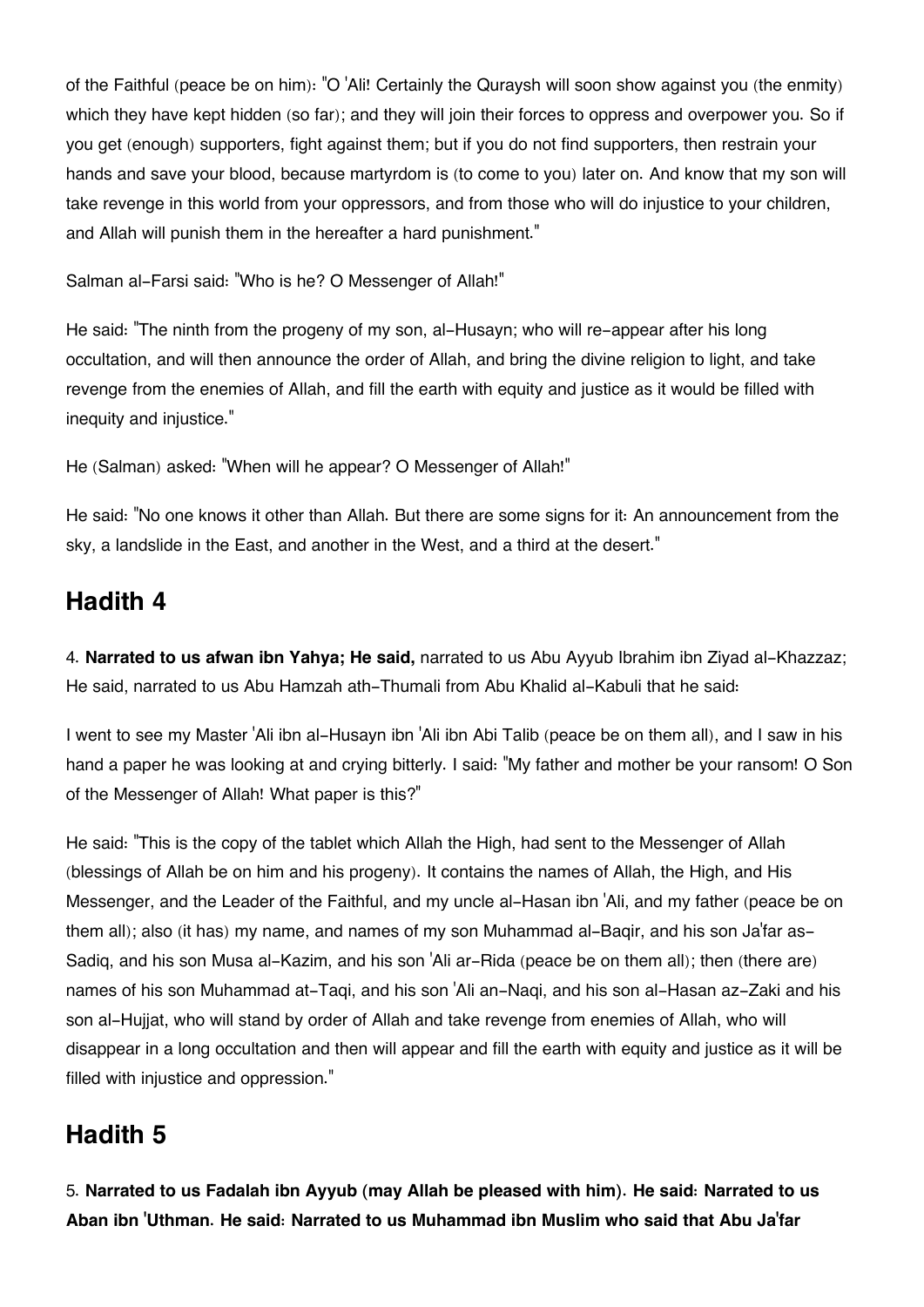#### **[Muhammad al-Baqir] (peace be on him) said:**

The Messenger of Allah (blessings of Allah be on him and his progeny) said to 'Ali ibn Abi Talib (peace be on him): "I have more authority on the believers than their own selves; then you, O 'Ali! have more authority on the believers than their own selves; then al-Hasan has more authority on the believers than their own selves; then al-Husayn has more authority on the believers than their own selves; then Muhammad ibn 'Ali has more authority on the believers than their own selves; then Ja'far ibn Muhammad has more authority on the believers than their own selves; then Musa ibn Ja'far has more authority on the believers than their own selves; then 'Ali ibn Musa has more authority on the believers than their own selves; then Muhammad ibn 'Ali has more authority on the believers than their own selves; then 'Ali ibn Muhammad has more authority on the believers than their own selves; then al-Hasan ibn 'Ali has more authority on the believers than their own selves; then [is] al-Hujjat ibn al-Hasan with whom the caliphate and successorship will come to end; and he will remain hidden for a long period of time, then will reappear and fill the earth with justice and equity as it would be full of oppression and injustice."

### **[Hadith 6](#page--1-0)**

#### **6. Narrated to us Muhammad ibn Abi 'Umayr (may Allah be pleased with him), from Ghiyath ibn Ibrahim from Abu' Abdillah [Ja'far as-Sadiq] (peace be on him) that he said:**

Amiru 'l-Mu'minin (peace be on him) was asked about the meaning of the saying of the Messenger of Allah (may Allah bless him and his progeny), "I leave among you two weighty (precious) things, the Book of Allah and my progeny," as to who are the progeny. He said:

"I, al-Hasan, al-Husayn and nine Imams from the children of al-Husayn; ninth of them is their al-Mahdi; they will not separate from the Book of Allah, the Mighty, the Great, nor will it separate from them, until they come to the Messenger of Allah (blessings and peace from Allah be on him and his progeny) at his Hawd (Kawthar)."

### **[Hadith 7](#page--1-0)**

**7. Narrated to us al-Hasan ibn Mahbub, from Malik ibn 'Atiyyah, from Abu Hamzah [ath-Thumali] Thabit ibn Abi afiyyah Dinar, from Abu Ja'far [Muhammad al-Baqir] (peace be on him) that he said:**

Al-Husayn ibn 'Ali ibn Abi Talib (peace be on them) said to his companions one night before he was martyred:

"Verily, the Messenger of Allah (blessings and peace of Allah be on him and his progeny) had said (to me): 'O my little son! You will certainly be driven to Iraq; you will come down in a land called 'Amura' and Karbala, and there you will be martyred, and a group will be martyred with you."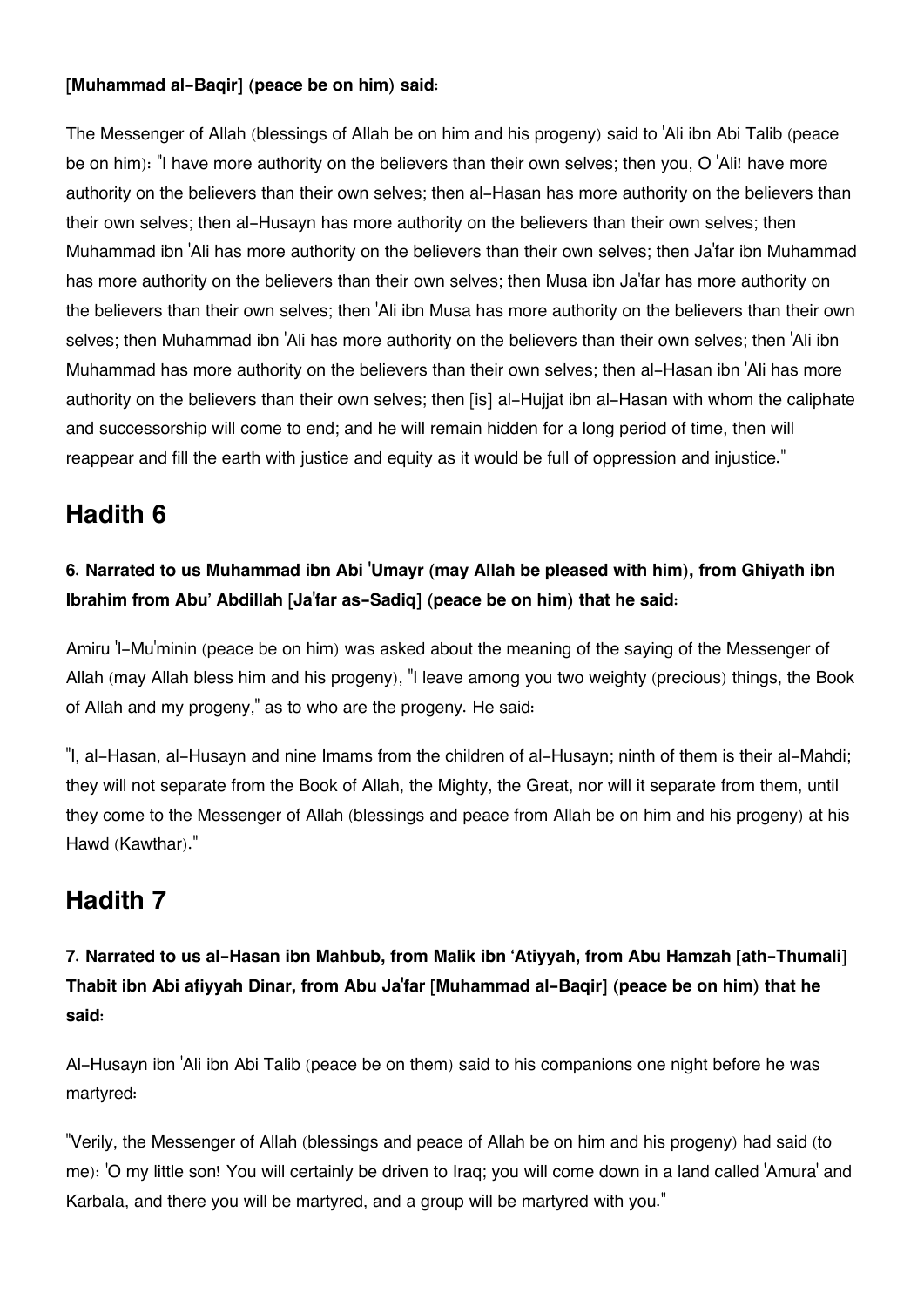"Now what the Messenger of Allah (blessings and peace of Allah be on him and his progeny) had informed me has arrived, and certainly I am going to him tomorrow. Therefore, whoever among you would like to go away, should do so this night, for I do allow him and give him the liberty [to leave me]."

And he greatly emphasized what he had said. But they did not agree and declared: "By Allah! We shall never leave you [alone] until we too reach the destination you are going to."

When he saw this [determination], he said: "Then rejoice (with the good news of) the Garden. By Allah! We shall abide, after what is to befall us, as long as Allah wishes; then Allah will resurrect us and you when our Qa'im will appear. He will take revenge from the oppressors, and you and I will see them, [and they will be] wearing chains and shackles and [undergoing] various types of chastisement and punishment."

He was asked: "Who is your Qa'im? O son of the Messenger of Allah!"

He said: "The seventh from the children of my son Muhammad ibn 'Ali al-Baqir; and he is al-Hujjat ibn al-Hasan ibn 'Ali ibn Muhammad ibn 'Ali ibn Musa ibn Ja'far ibn Muhammad, the son of my son 'Ali. And it is he who will remain hidden for a long period, then will appear and fill the earth with equity and justice as it would be full of oppression and injustice."

#### **[Hadith 8](#page--1-0)**

#### **8. Narrated to us Safwan ibn Yahya (may Allah be pleased with him): He said, Narrated to us Ibrahim ibn Ziyad from Abu Hamzah ath-Thumali from Abu Khalid al-Kabuli that he said:**

I went to see my Master 'Ali ibn al-Husayn ibn 'Ali ibn Abi Talib (peace be on them) and said: "O son of the Messenger of Allah! tell me about those (persons) whose obedience and love Allah has made incumbent and has enjoined His servants to follow them after the Messenger of Allah (may Allah bless him and his progeny)."

He said: "O Kabuli! The persons (vested) with authority whom Allah, the Mighty, the Great, has appointed as the Imams of the people and has enjoined their obedience on them are the Leader of the Faithful 'Ali ibn Abi Talib (peace be on him), then my uncle al-Hasan, they my father al-Husayn, then the authority has come to us." Then he became silent.

I said: "O my Master! It has been reported to us from the Leader of the Faithful (peace be on him) that the earth will never remain without a hujjat (Proof) from the High, Allah on His servants. So, who is the huijat and Imam after you?"

He said: "My son, Muhammad; and his name in the ancients' books is given as Baqir (one who opens up the earth), he will disclose the knowledge (hitherto not explained); and he is hujjat and Imam after me. After Muhammad (is) his son Ja'far, and his name in the people of the heaven is as-Sadiq (Truthful)."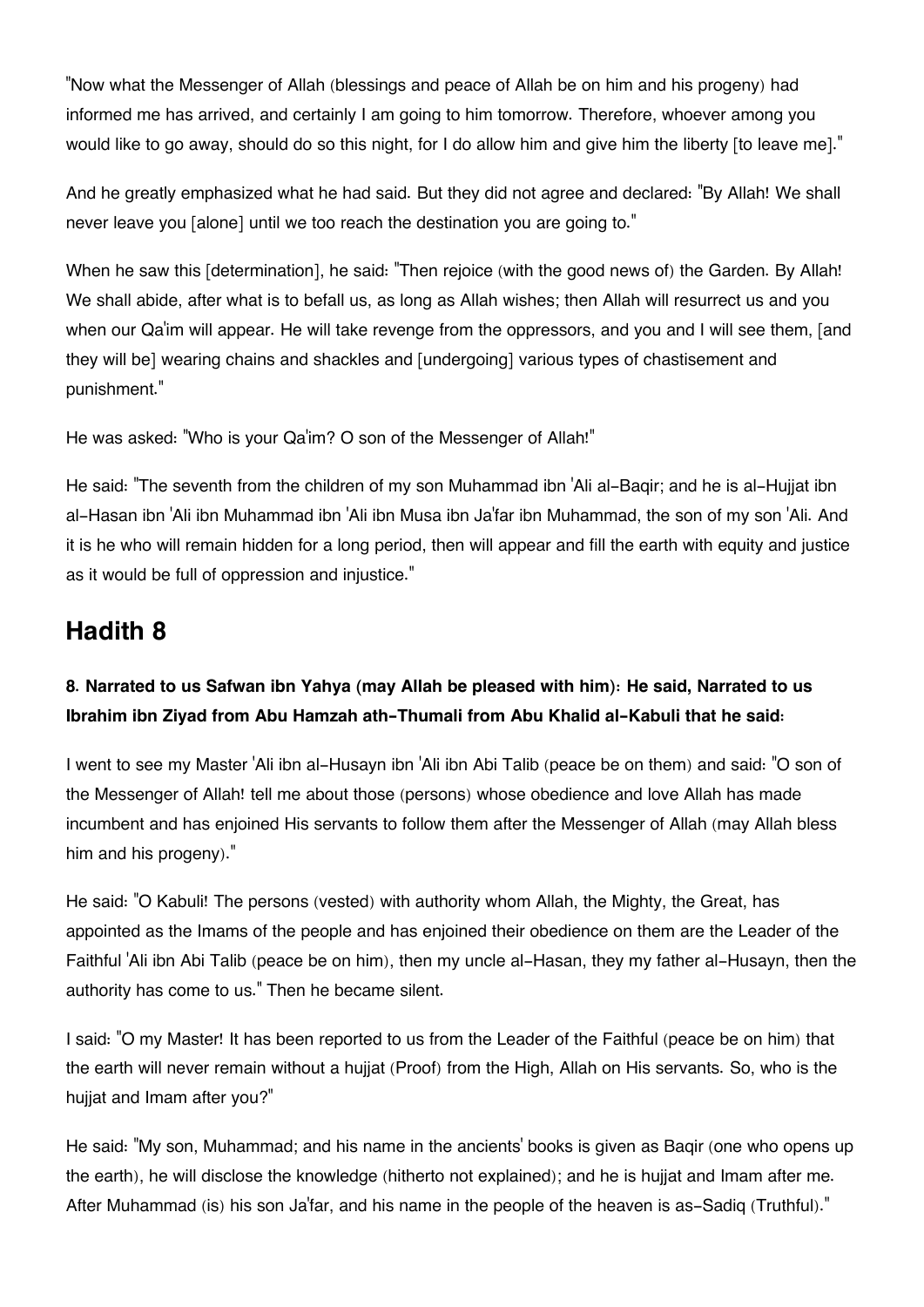I said: "O my Master! How is it that he [alone] is given the name, as-Sadiq, when all of you are Truthful?"

He said: "Narrated to me my father from his father from the Messenger of Allah (may Allah bless him and his progeny) that he said: 'When my son, Ja'far ibn Muhammad ibn 'Ali ibn al-Husayn ibn 'Ali ibn Abi Talib is born, name him as-Sadiq, because the fifth from his children who also will have the same name, Ja'far, will claim to be Imam making bold against Allah of Sublime Glory, and telling lie against Him; thus he, in Allah's view, is Ja'far al-Kadhdhab (Ja 'far the Liar ), the slanderer against Allah, the High; the pretender of what he is not fit for, the transgressor against his father and envious of his brother. It is he who will crave to throw open the curtain of Allah at the time of occultation of the Wali of Allah."

Then 'Ali ibn al-Husayn (peace be on him) wept very bitterly, and said: "It is as though I am looking at Ja'far al-Kadhdhab and he has instigated the oppressor of his time to thoroughly search the affairs of the Wali of Allah, and to depute [midwives] on the spouses of his father; in ignorance of his status [before Allah], endeavoring to get him killed if he is found, coveting the inheritance of his brother, so that he may take it without any right."

Abu Khalid said: "And is this to happen? O Son of the Messenger of Allah!"

He said: "Certainly, by my Lord! Verily it is recorded in a book which we have and which describes all the sufferings which are to afflict us after the Messenger of Allah (may Allah bless him and his progeny)."

Abu Khalid said: "Then what is to happen? O Son of the Messenger of Allah!"

He said: "Then there will be a prolonged occultation of the Wali of Allah, the twelfth of the successors of the Messenger of Allah and [the twelfth] of the Imams after him.

"O Abu Khalid! The people (living) m the period of his occultation, believing in his Imamate and awaiting his reappearance will be superior to the people of all times, for surely Allah, the Glorified, the High, will give them the wisdom, understanding and cognition through which the occultation would become for them equal to vision; and [He] in those days will put them in the ranks of the fighters with sword in presence of the Messenger of Allah (blessings and peace of Allah be on him and his progeny). They are the truly pure hearted ones, our genuine Shi'as and the callers to the religion of Allah, the Mighty, the Great, secretly and openly."

And He (peace be on him) said: "To wait for release [from suffering] is the greatest release."

### **[Hadith 9](#page--1-0)**

#### **9. Narrated to us Muhammad ibn 'Abdu '1-Jabbar saying:**

I said to my Master, al-Hasan ibn 'Ali [al-'Askari]: "May Allah make me your sacrifice, 0 Son of the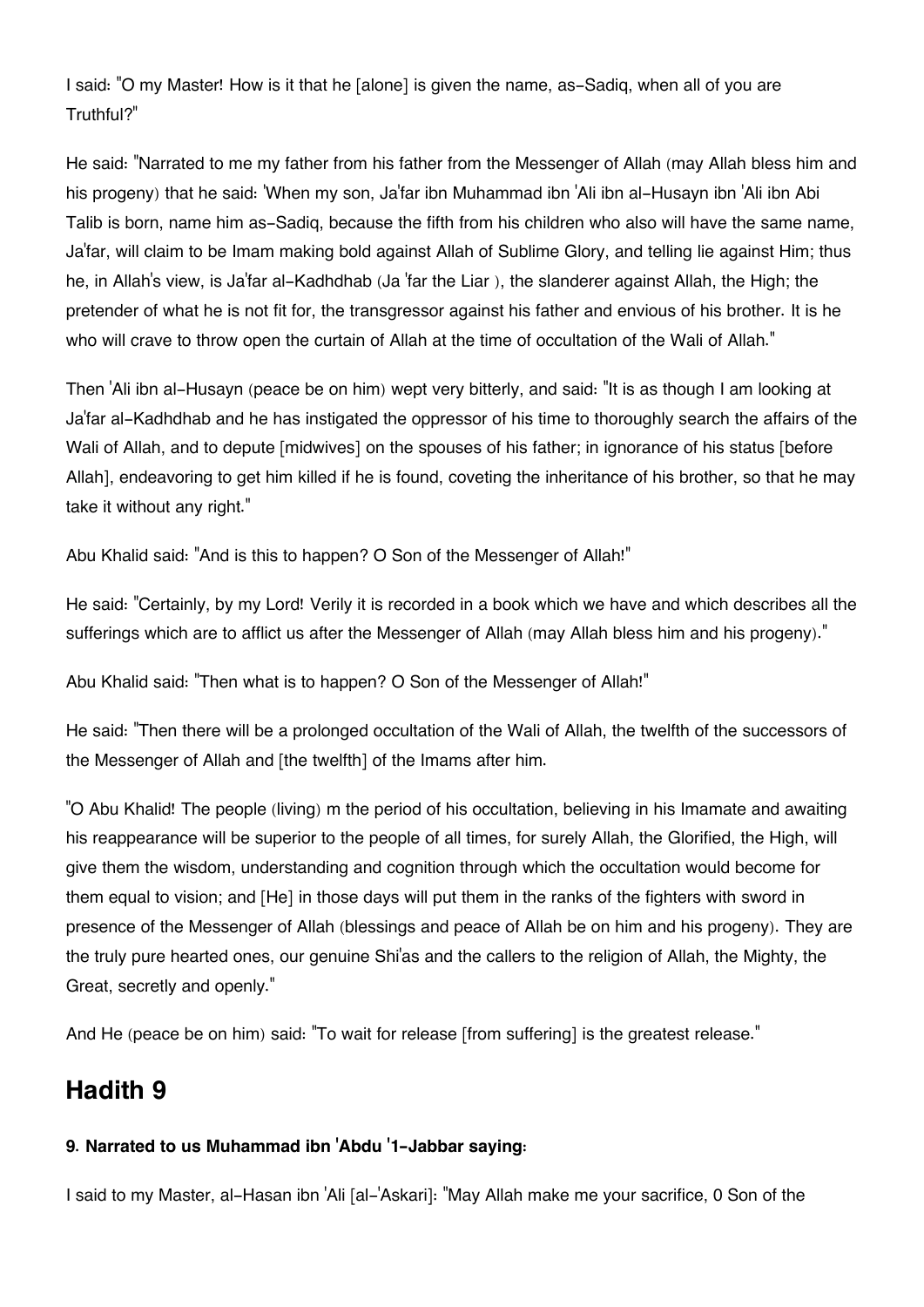Messenger of Allah! I love to know who is the Imam and the Hujjat of Allah on His servants, after you."

He (peace be on him) said: "Verily the Imam and the Hujjat after me is my son, the namesake of the Messenger of Allah (blessings and peace of Allah be on him and his progeny) and who has the same kunya (agnomen) as he (the Prophet); and who is the last hujjat and Khalifa of Allah."

[Muhammad ibn 'Abdu 'I-Jabbar] said: "From whom will he be [born]? O Son of the Messenger of Allah!"

He (peace be on him) said: "From the grand-daughter of Ceasar, the Byzantine emperor. He will certainly be born, but he will disappear from the people in a long occultation; then he will reappear and kill the Dajjal; and he will fill the earth with equity and justice as it would be filled with oppression and injustice. So, no one is allowed to mention him by his name or describe him by his kunya before his appearance-blessings of Allah be on him."

### **[Hadith 10](#page--1-0)**

**10. Narrated to us Ahmad ibn Ishaq ibn 'Abdullah al-Ash'ari, saying:** I heard Abu Muhammad al-Hasan ibn 'Ali al-'Askari (peace from Allah be on him) saying:

"All praise is due to Allah who did not take me out of the world until He showed me my successor; most resembling the Messenger of Allah (blessings and peace from Allah be on him and his progeny) in features and character. Allah will keep him safe during his occultation, then He will make him reappear; and He will fill the Earth with equity and justice as it would be filled with injustice and oppression."

### **[Hadith 11](#page--1-0)**

**11. Narrated to us Muhammad ibn 'Ali ibn Hamzah ibn al-Hasan ibn 'Ubaydullah ibn al-'Abbas ibn 'Ali ibn Abi Talib (peace be on him) saying:** I heard Abu Muhammad [al-Hasan al-'Askari] (peace be on him) saying:

"Now has been born the Wali of Allah and His hujjat on His servants, and my successor after me, circumcised, on the eve of 151h Sha'ban [in] the year two hundred and fifty-five, near the dawn-break. The first to give him bath was Ridwan, the Superintendent of the Garden in a company of the Near Angels, with the water of al-Kawthar and al-Salsabil, then bathed him my aunt Hakimah bint Muhammad ibn 'Ali ar-Rida (peace be on them)."

Then Muhammad ibn 'Ali ibn Hamzah was asked about his mother (peace be on him). He said: His mother is Malikah, who sometimes is called Susan and sometimes Rayhanah. (*Also Sayqal and Narjis were among her names*.) [1](#page--1-0)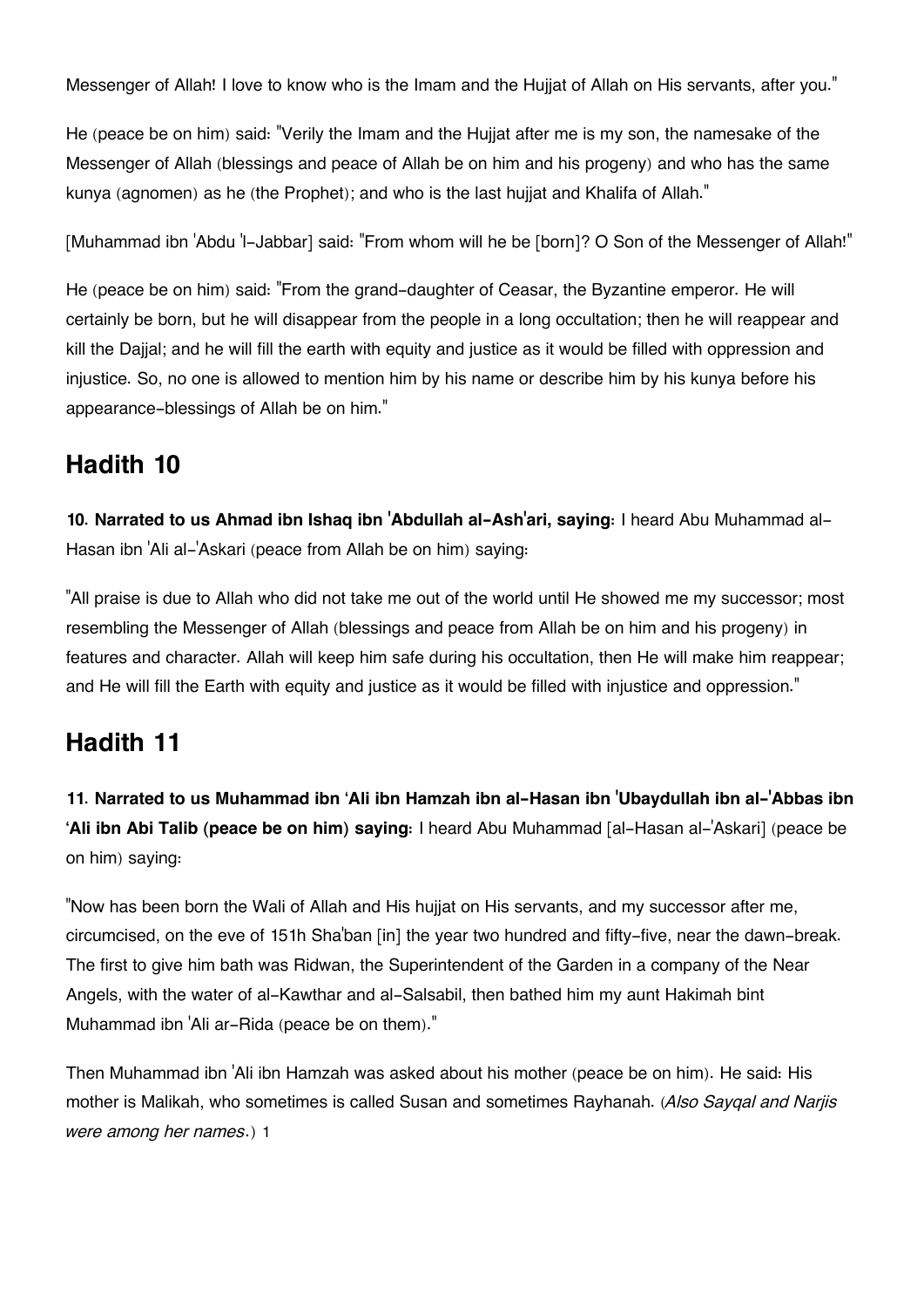## **[Hadith 12](#page--1-0)**

#### **12. Narrated to us Ibrahim ibn Muhammad ibn Faris an-Nishapuri, saying:**

'Amr ibn 'Awf, the governor, intended to kill me; and he hated the Ahlu 'l-Bayt very much and was passionately fond of killing the Shi'as. I was informed of his plan and was overwhelmed with great fear. I took leave of my family and friends, and proceeded to the house of Abu Muhammad [al-'Askari] (peace be on him) to take his leave. I had decided to flee [from the governor's domain]. When I entered, I saw a child sitting at the Imam's side; his face was shining like the full moon; I was astonished to see his light and brightness to the point that I almost forgot my troubles.

Then (the child) said: "O Ibrahim! Do not flee away, because certainly Allah, the Glorified, the High, will soon save you from his evil."

At this my astonishment increased further, and I said to Abu Muhammad (peace be on him): O my Master! May Allah make me your ransom! Who is he, and he has just told me about what was in my mind?

(The Imam) said: "He is my son and my successor after me. It is He who will disappear in a long occultation, and will reappear after the Earth will become full of oppression and injustice, then he will fill it with justice and equity."

So I asked him about his name, and he said: "He is the namesake of the Messenger of Allah (blessings and peace of Allah be on him and his progeny) and of the same kunya (agnomen); but it is not allowed for anyone to mention him by his name or kunya until Allah establishes his power and government. So keep secret, O Ibrahim! what you have seen and heard from us today- except from the deserving people."

Then I prayed for them (both) and their forefathers, and came out seeking help from Allah's grace, with confidence in what I had heard from as-Sahib (peace be on him). [On arriving at home], my uncle, 'Ali ibn Faris gave me the good news that [the Caliph] al-Mu'tamid sent his brother, Abu Ahmad with an order to kill 'Amr ibn 'Awf. Ahmad caught him the same day and dismembered him limb by limb. And all praise is due to Allah, the Lord of the worlds.

### **[Hadith 13](#page--1-0)**

#### **13. Narrated to us 'Abdullah ibn al-Husayn ibn Sa'd al-Katib (may Allah be pleased with him), saying: Abu Muhammad [al-Hasan al-'Askari] (peace be on him) said:**

"The Umayyads and the Abbasids kept us under their sword for two reasons:

"First: They knew very well that they had no right to the caliphate; so they were afraid that we would lay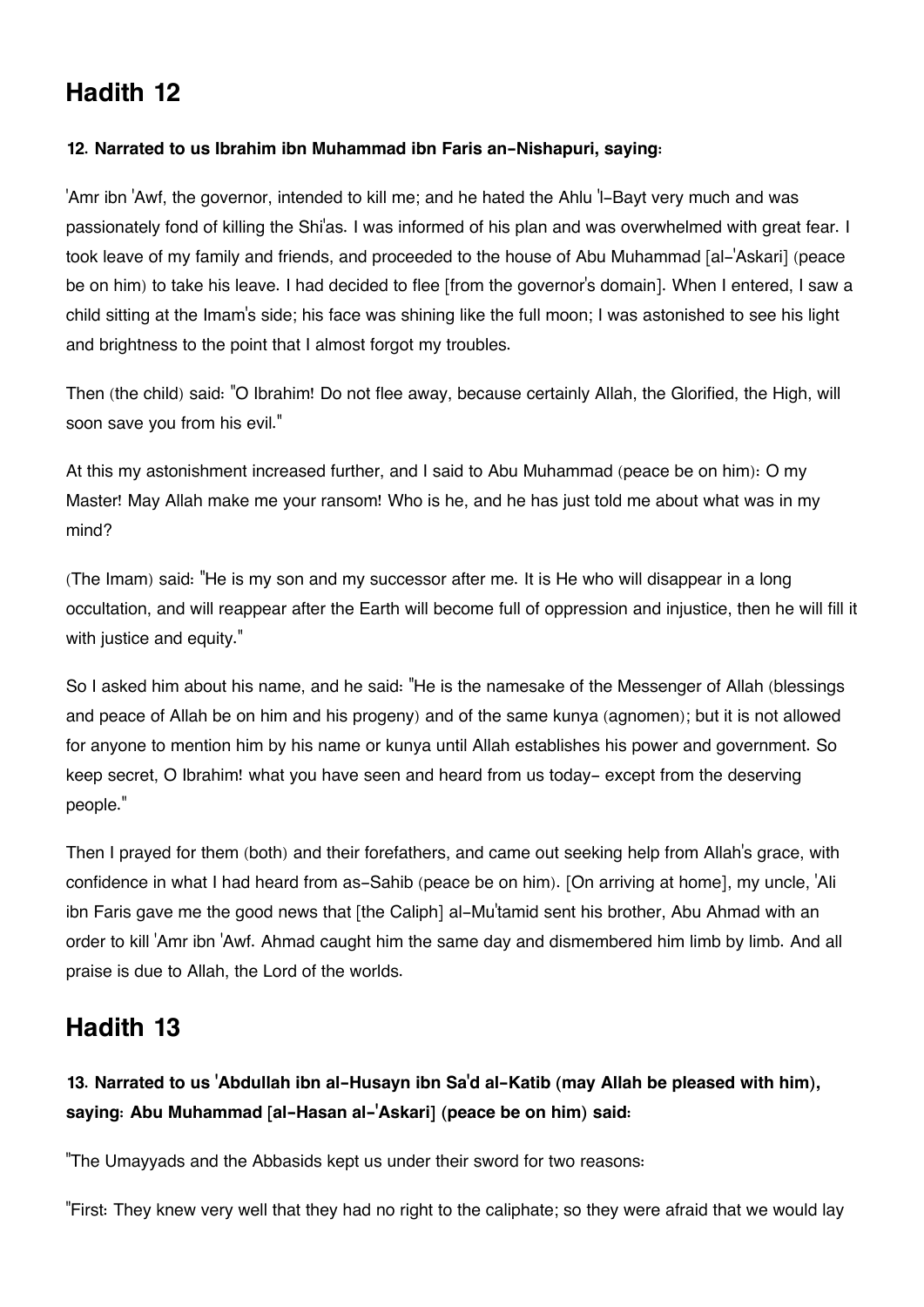claim on it and [consequently] it would settle down in its [true] centre.

"Second: They had known from mutawatir ahadith that the end of the rule of oppressors and tyrants will be at the hand of our Qa'im and they had no doubt that they were oppressors and tyrants. Therefore, they endeavored to kill the Ahlu '1-Bayt of the Messenger of Allah (blessings and peace from Allah be on him and his progeny), and to annihilate his progeny -hoping in this way to prevent the birth of al-Qa'im (peace be on him) or to kill him. But Allah, the High, refused to disclose his affairs to any of them; rather He [decided] to complete His light, although the polytheists may be averse to it."

## **[Hadith 14](#page--1-0)**

**14. Narrated to us Ahmad ibn Muhammad ibn Abu Na r (may Allah be pleased with him), who said: Narrated to us Hammad ibn 'Isa who said: Narrated to us 'Abdullah ibn Abi Ya'fur saying: Abu 'Abdillah Ja'far ibn Muhammad (peace be on them) said:**

"There is not a single miracle among the miracles of the Prophets and [their] successors but that Allah the Glorified, the High, will show its like on the hand of our Qa'im, for completing the proof against the enemies."

#### **[Hadith 15](#page--1-0)**

#### **15. Narrated to us al-Hasan ibn 'Ali ibn Faddal, from Hammad ibn 'Isa from al-Husayn ibn al-Mukhtar, from Abu Nasr** [2](#page--1-0)**from 'Amir ibn Wathilah from 'Amiru '1-Mu'minin (blessings of Allah be on him) that he said: the Messenger of Allah (may Allah bless him and his progeny) who said:**

"Ten [signs] must surely appear before the Hour [of Resurrection]: The Sufyani, the Dajjal, the Smoke, the Walker [on the earth], appearance of al-Qa'im, rising of the Sun from its setting place, coming down of 'Isa (peace be on him), a landslide in the East, a landslide in Arabian Peninsula and a fire which will erupt from the depth of Aden leading the people to (their) gathering place."

#### **[Hadith 16](#page--1-0)**

#### **16. Also [al-Hasan ibn 'Ali ibn Faddal] has narrated it with the same wordings from al-Hasan ibn Mahbub (may Allah be pleased with him). He said:**

Narrated to us 'Ali ibn Ri'ab, who said: Narrated to us Abu Hamzah ath-Thumali, who said: Narrated to us Sa'id ibn Jubayr, who said: Narrated to us 'Abdullah ibn al-'Abbas who said: the Messenger of Allah (blessings and peace from Allah be on him and his progeny) said:

"Surely there are some signs for the Hour [of Resurrection]: The Sufyani... (Then he mentioned the same signs as above, except that he omitted the Walker, and added: a landslide in the West).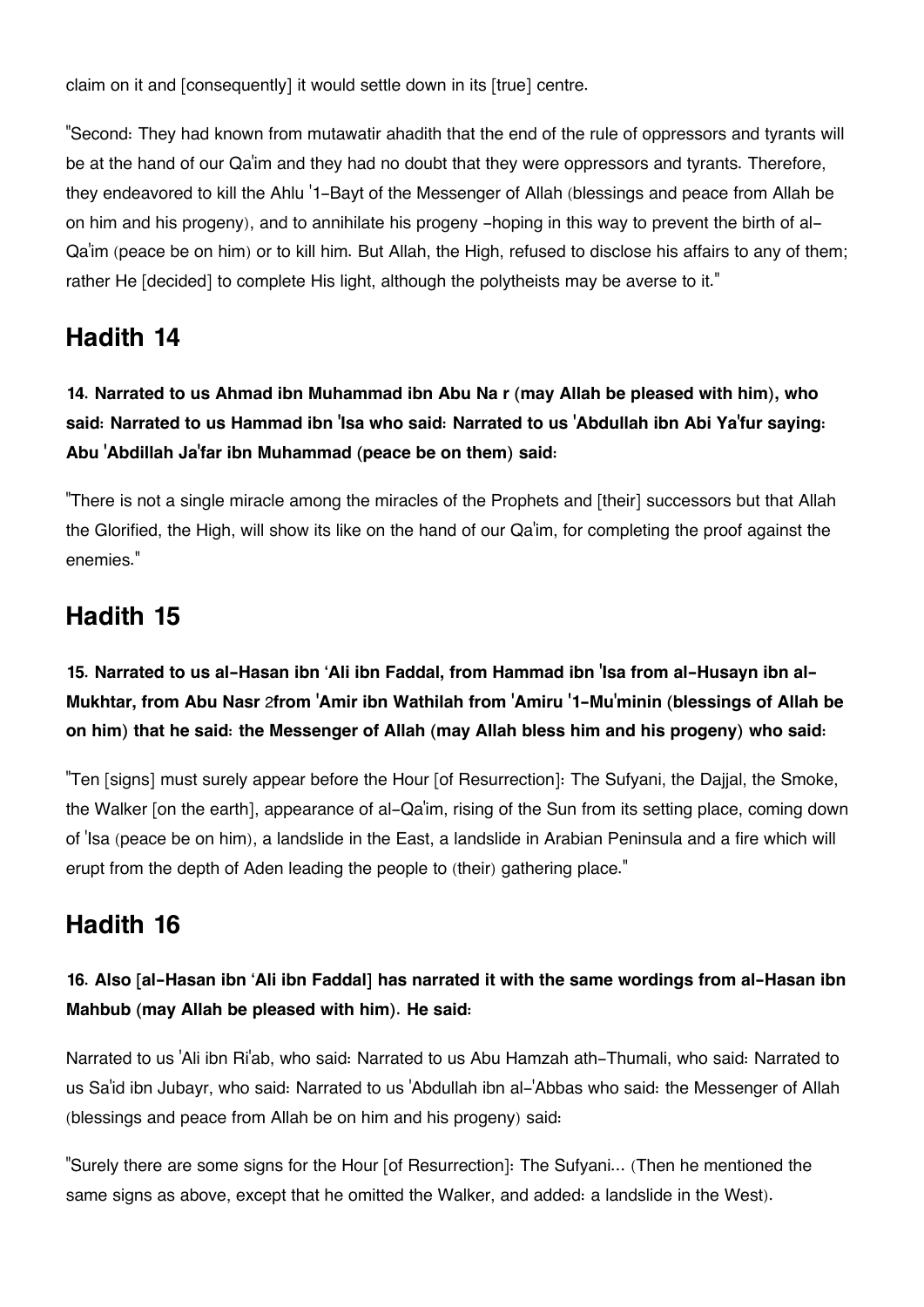#### **[Hadith 17](#page--1-0)**

**17. Narrated to us Muhammad ibn Abi 'Umayr (may Allah be pleased with him). He said: Narrated to us** Jamil ibn Darraj, who said: Narrated to us Zurarah ibn A'yan from Abu 'Abdillah [Ja'far as-Sadiq] (peace be on him), that he said:

"Seek refuge with Allah from the evil of the Sufyani and Dajjal and other people of fitnahs [temptations, deceptions, mischief]."

He was asked: "O son of the Messenger of Allah! (blessings and peace from Allah be on him and his progeny): As for the Dajjal, we know him, and his state of affairs has become clear from your traditions. But who are the Sufyani and the other people of fitnahs? And what will they do?"

He (peace be on him) said: "The first to appear from this group will be a man, called Ashab ibn Qays; he will rise from the Arabian Peninsula; he will commit much outrage and great tyranny among the people.

"Then will appear the Jurhumi from Syria, and the Qahtani from Yemen. Each of them will gain great power in his domain, and the people will be overwhelmed with oppression and fitnah. While they will be in this state, as-Samarqandi will rise against them from Khurasan with black flags.

"And the Sufyani (will rise) from a dry valley of Syria; he will be from the descendant of 'Utbah ibn Abi Sufyan. This cursed one, before his rising, would be showing asceticism and abstemiousness, and will be content with barley bread and coarsely-ground salt; by distributing wealth among the people, he will attract the hearts of the ignorant and vile people. Then he will claim the caliphate, and people will do his bay 'ah (i.e. pledge their allegiance to him), they will be followed by those scholars who hide the truth and propagate the falsehood, and they will say, he certainly is the best of the people of the earth.

His rising and that of al-Yamani from Yemen with white flags will coincide on the same day, same month and same year.

"The first to fight against the Sufyani will be the Qahtani who will be defeated and will run away to Yemen where al-Yamani will kill him. Then Ashab and the Jurhumi, after many battles with the Sufyani, will take to their heels; he will chase and over-power them. And [in the same way] he will defeat all those who will oppose and fight against him-except al-Yamani.

"Then the Sufyani will send his armies all around and conquer a lot of towns. He will exceed all limits in murder and wickedness. He will go to Rome to repulse the Khurasani ruler, and will come back as a Christian, wearing a cross in his neck.

"Then he will proceed to al-Yamani; and al-Yamani will stand up to repulse his danger. The Sufyani will be defeated after many battles and fierce fighting; al-Yamani will pursue him, and after many encounters (the Sufyani) will be (completely) routed. Al-Yamani will find him with his son among the prisoners at the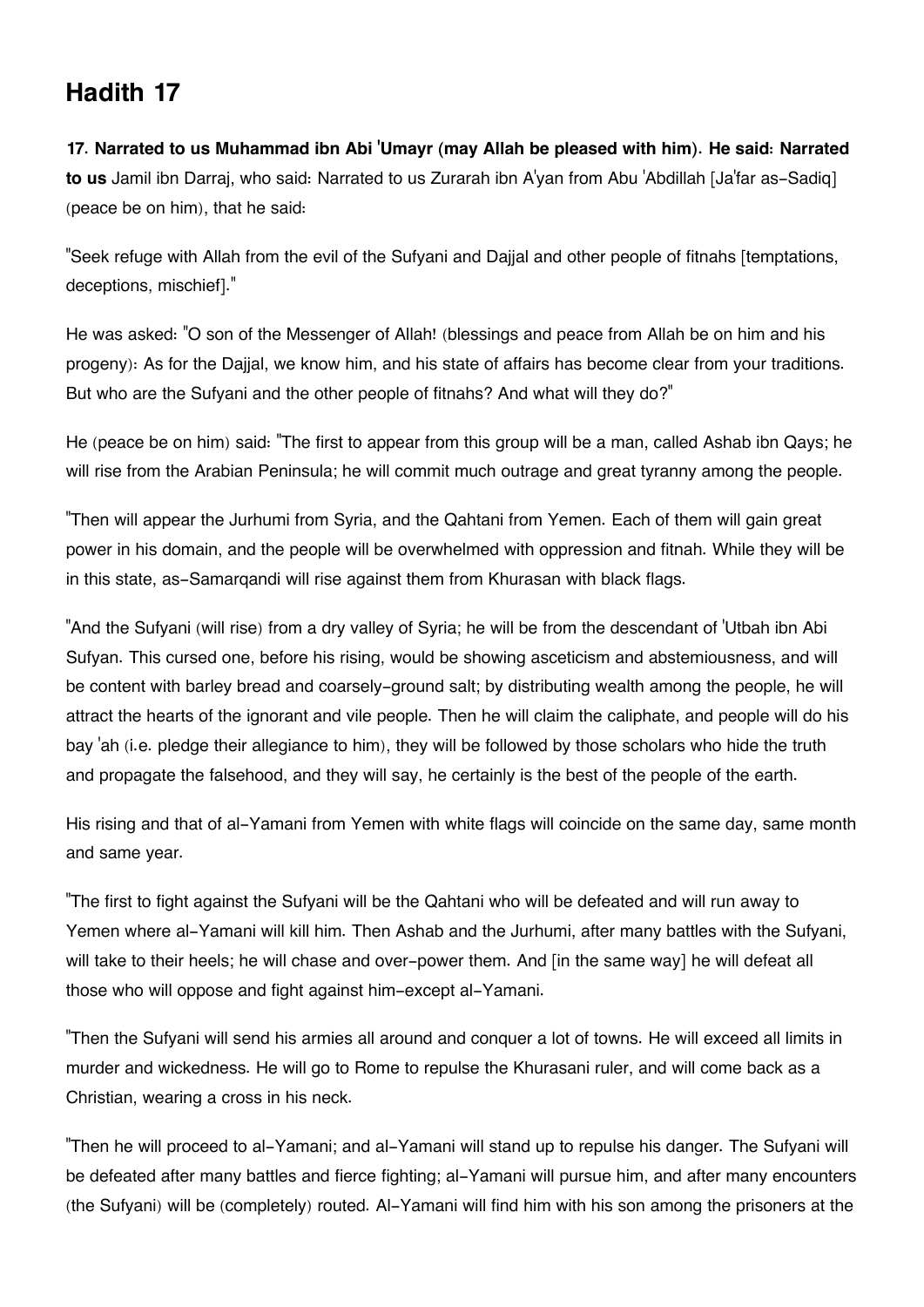river al-Law, and he will cut them to pieces.

After that, al-Yamani will live in his kingdom, unhampered by enemies, for thirty years. Then he will hand over the kingdom to his son, as-Sa'id, and himself repair to Mecca, awaiting the appearance of our Qa'im (peace be on him) till his death. His son will continue, after his father's death in his kingdom and government for about forty years. Both of them will return to (this) world by prayer of our Qa'im (peace be on him)."

Zurarah said: "I asked him about the duration of the Sufyani's rule." He (peace be on him) said: "It will extend to twenty years."

### **[Hadith 18](#page--1-0)**

#### **18. It was narrated (to us) by him (Muhammad ibn Abi 'Umayr), from Sayf ibn 'Amirah from Bakr bin Muhammad al-Azadi, from Abu 'Abdillah [Ja'far asSadiq] (peace be on him) that he said:**

"The risings of the Khurasani, Sufyani and Yamani will be in the same day, same month and the same year. There will be no flag among them better than the Yamani's, it will lead to the right (path)."

## **[Hadith 19](#page--1-0)**

**19. Narrated to us Afwan ibn Yahya (may Allah be pleased with him) saying: Narrated to us Muhammad ibn Humran, who said:** as-Sadiq Ja'far ibn Muhammad (peace be on him) said:

"Verily, our Qa'im will be helped by fear, supported by (divine) help; the Earth will be folded up for him, and all the treasures will appear for him. Through him, Allah will make His religion victorious over all religions even if the polytheists may be averse to it. His rule will extend to the (furthest limits of the) East and the West. There will remain no ruin on the Earth but it will be built (again). Ruhullah 'Isa ibn Maryam (peace be on him) will come down and pray behind him."

Ibn Humran said: "He was asked: 'When will appear your Qa'im? O son of the Messenger of Allah! '"

He said: "When men will resemble women, and women will resemble men; and men will satisfy their lust with men, and women with women; and women will ride saddles; and false testimony will be accepted and true evidence rejected; and people will take murder lightly; fornication, eating interest and bribery [will become a norm]; evil people will dominate the virtuous ones; the Sufyani will rise from Syria, and al-Yamani from Yemen; there will be land-slide in the desert; and a youth from the progeny of Muhammad (blessings and peace from Allah be on him and his progeny) will be killed between ar-Rukn and al-Maqam, whose name will be Muhammad ibn al-Hasan[3](#page--1-0) and whose title will be 'the Purified Soul'; and a cry will come from the heaven that the right is with 'Ali and his Shi'as. At that time will come out our Qa'im (peace be on him).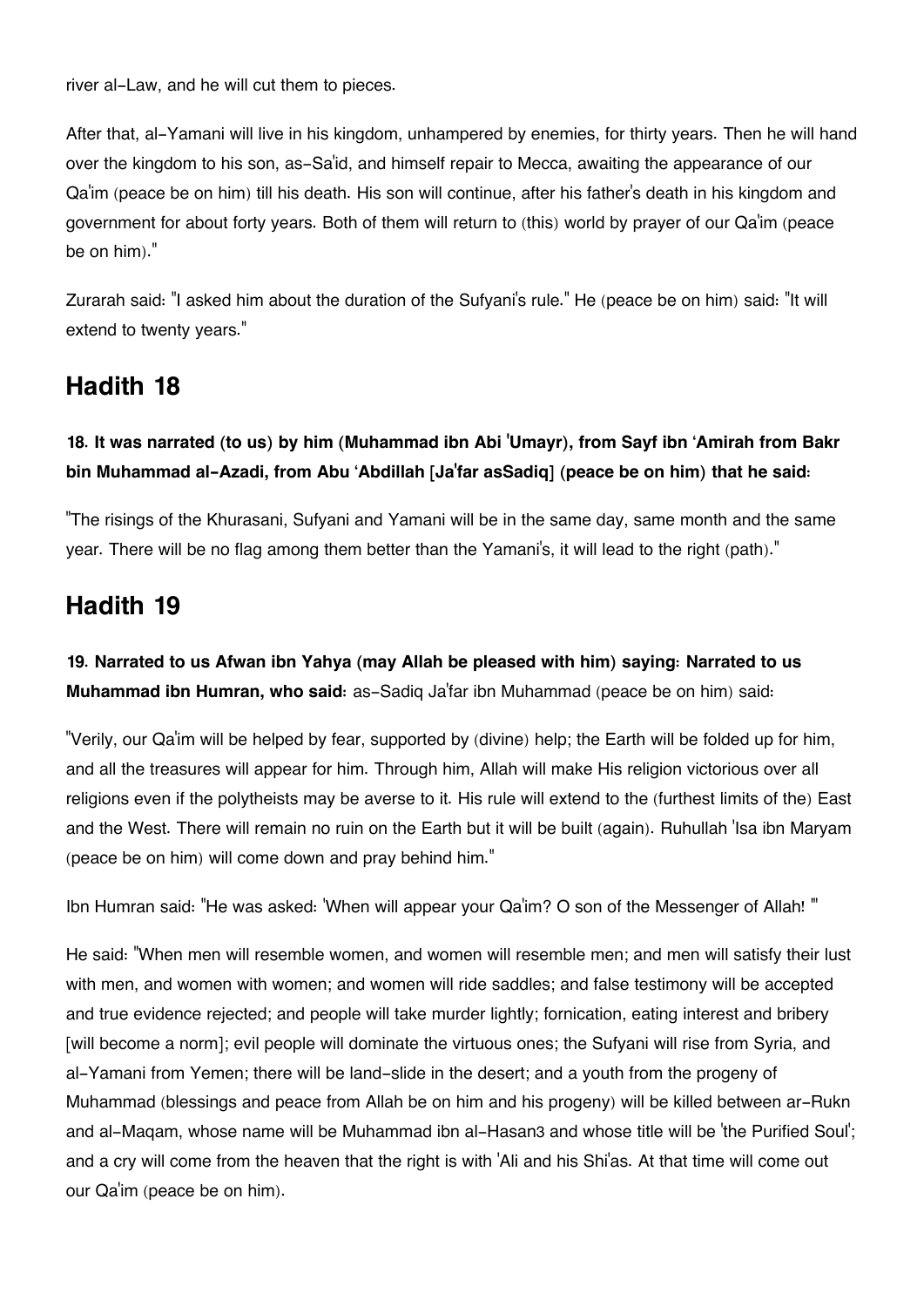"When he appears, he will recline his back against the Ka'bah, and three hundred and thirteen men will gather around him. The first thing he will speak, will be this verse: *What is preserved by Allah is better for you if you are believers. (Hud 11:86).* Then he will say: 'I am the one preserved by Allah in His Earth, and His proof and khalifah over you.' So whenever a greeter will greet him, he will only say: 'Peace be on you, O the One Preserved by Allah!' When the assembly -and it is four thousand men will gather with him, he will come out of Mecca. Then there will remain in the Earth none that was worshipped other than Allah, the Mighty, the Great, be it an idol or other things, but a fire will fall on it and it will burn out. And all that will be after a long occultation."

#### **[Hadith 20](#page--1-0)**

**20. A similar Hadith has been narrated (to us) by Muhammad ibn Isma'il ibn Bazi' from Muhammad ibn Muslim ath Thaqafi from Abu Ja'far [Muhammad al-Baqir] (peace be on him).**

#### **[Hadith 21](#page--1-0)**

#### **21. Narrated to us 'Abdu 'r-Rahman ibn Abi Najran (may Allah be pleased with him) from 'Abdullah ibn Sanan from Abu 'Abdillah [Ja'far as-Sadiq] (peace be on him) that he said:**

"Those who will disappear from their beds are three hundred and thirteen men -the number of the people of Badr- they will be at Mecca in the morning; and this is (the interpretation of) the words of Allah, the Mighty, the Great: *'Wherever you will be, Allah will bring you all together. ' (al-Baqarah 2: 148)* and they are the companions of al-Qa'im (peace be on him)."

#### **[Hadith 22](#page--1-0)**

**22. Narrated to us Ahmad ibn Muhammad ibn Abi Nasr (may Allah be pleased with him), who said: Narrated to us 'Asim ibn Humayd: He said:** Narrated to us Muhammad ibn Muslim who said: A man asked Abu 'Abdillah [Ja'far asSadiq] (peace be on him): "When will your Qa'im appear?"

He said: "When misguidance will increase, and guidance will decrease; oppression and mischief will increase, and righteousness and goodness will decrease; men will satisfy their lust with men and women with women; the 'ulama' will incline towards the world, and majority of the people to poems and poets; a group of heretic people will be transformed turning into monkeys and pigs; the Sufyani will be killed and the Dajjal will appear, doing his utmost in misleading and misguiding; at that time the name of the Qa'im (peace be on him) will be announced on the eve of twenty-third of the month of Ramadhan. He will rise on the day of 'Ashura'. It is as though I am looking at him standing between the Rukn and the Maqam, and Jibra'il (peace be on him) will be announcing before him: '(Make) bay'ah for Allah;' and his Shi'as will proceed to him (to do so)."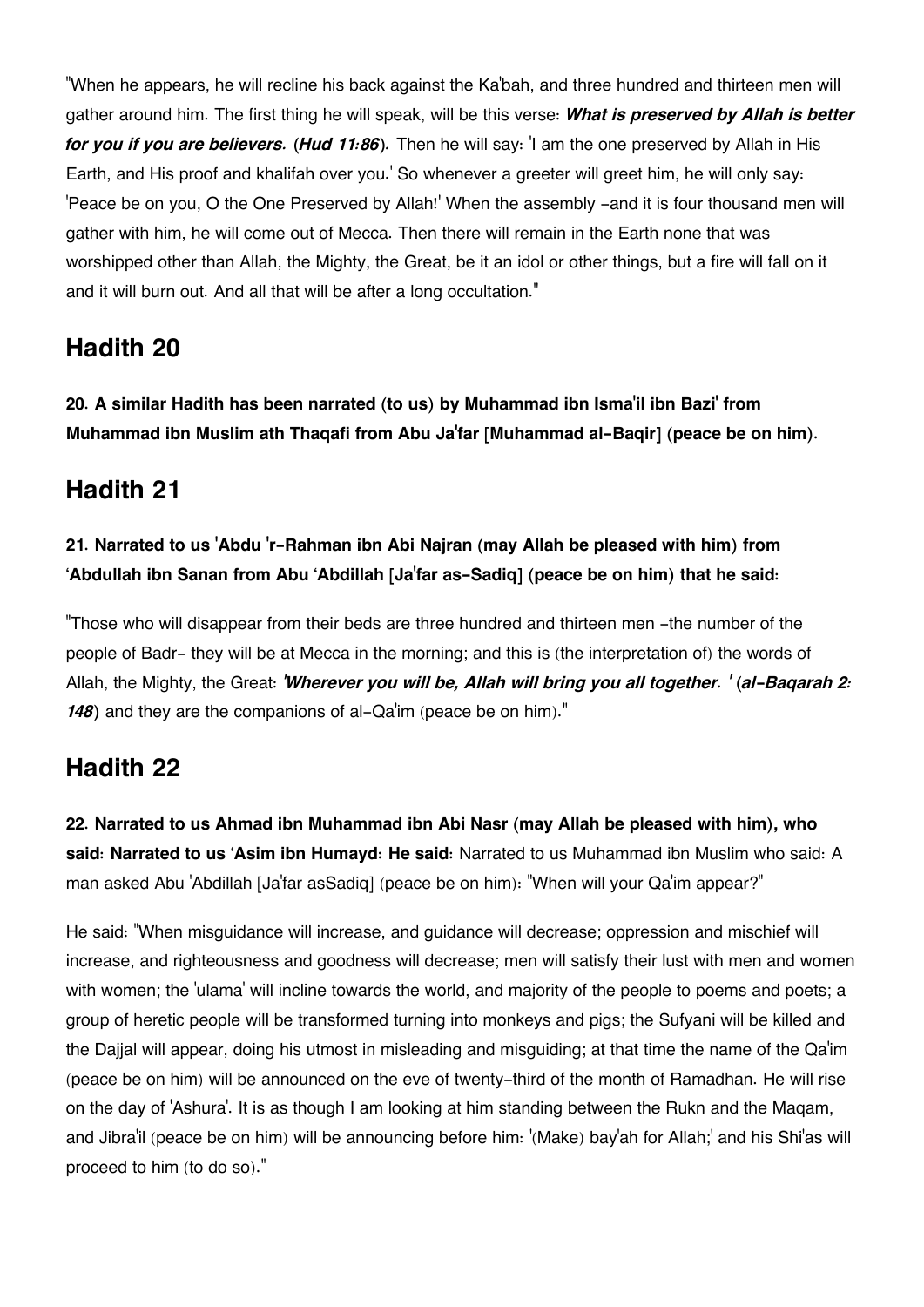#### **[Note by ash-Shaykh Muhammad ibn al-Hasan al-Hurr al-](#page--1-0)'Amili**

This is what we found copied from the book lthbatu 'r-Raj'ah of al-Fadl ibn Shadhan in the handwriting of some learned traditionists; and it was checked with its original. Written by Muhammad al-Hurr.

### **[Note by Muhammad Husayn ibn Zaynu](#page--1-0) 'l-'Abidin al-'Urmawi**

This is the end of what was in the manuscript from which this copy has been made; and it belonged to the author of al-Wasa'il [Shaykh al-Hurr al-'Amili] (may Allah's mercy be on him); and the above wordings, "This is what we found ....", was in his own noble and blessed handwriting; and on the back of the copy was written in his own hand: "Its owner by grace of Allah is the Faqir (the poverty stricken) Muhammad al-Hurr."

I completed (this copying) on twenty-second Dhu 'l-Qa'dah, in the one thousand three hundred and fiftieth year of the hijrah of the Prophet, in the mausoleum of 'Ali; and I am the humble Muhammad Husayn al-'Urmawi ibn Zaynu '1-'Abidin, may Allah forgive both of them.

#### **[Note by the humble servant of Allah, Sayyid Saeed Akhtar Rizvi](#page--1-0)**

I started translation of this booklet on Thursday 29th Dhu '1-Qa'dah 1416 AH, corresponding to 18th April 1996, and completed it on Sunday, 2nd Dhu '1-Hijjah 1416 AH, corresponding to 21st April 1996 at 11.00 p.m. at Dar es Salaam.

[1.](#page--1-0) The style of this sentence indicates that it might have been added by a scribe;that it why I have put it in brackets

[2.](#page--1-0) In the manuscript, it is "Abu Basir." Basim al-Musawi has changed it to Abu Nasr because Abu Basir is not among those who have narrated hadith from 'Amir ibn Wathilah.

[3.](#page--1-0) In the manuscript it is "ibn Muhammad"; Basim al-Musawi has corrected it from ash-Shaykh a-Saduq's Ikmalu 'd-Din.

# **Appendix**

Hadith No. 23)

Ash-Shaykh Abu Muhammad al-Fadl ibn Shadhan ibn Khalil said:

Narrated to us al-Hasan ibn 'Ali ibn Faddal and ibn Abi Najran, from Hammad ibn 'Isa, from 'Abdullah ibn Muskan, from Aban ibn Taghlib, from Sulaym ibn Qays al-Hilali, from Salman al-Farsi, that he said:

The Messenger of Allah (Blessings of Allah be on him and his progeny) said: "Should not I give you, O